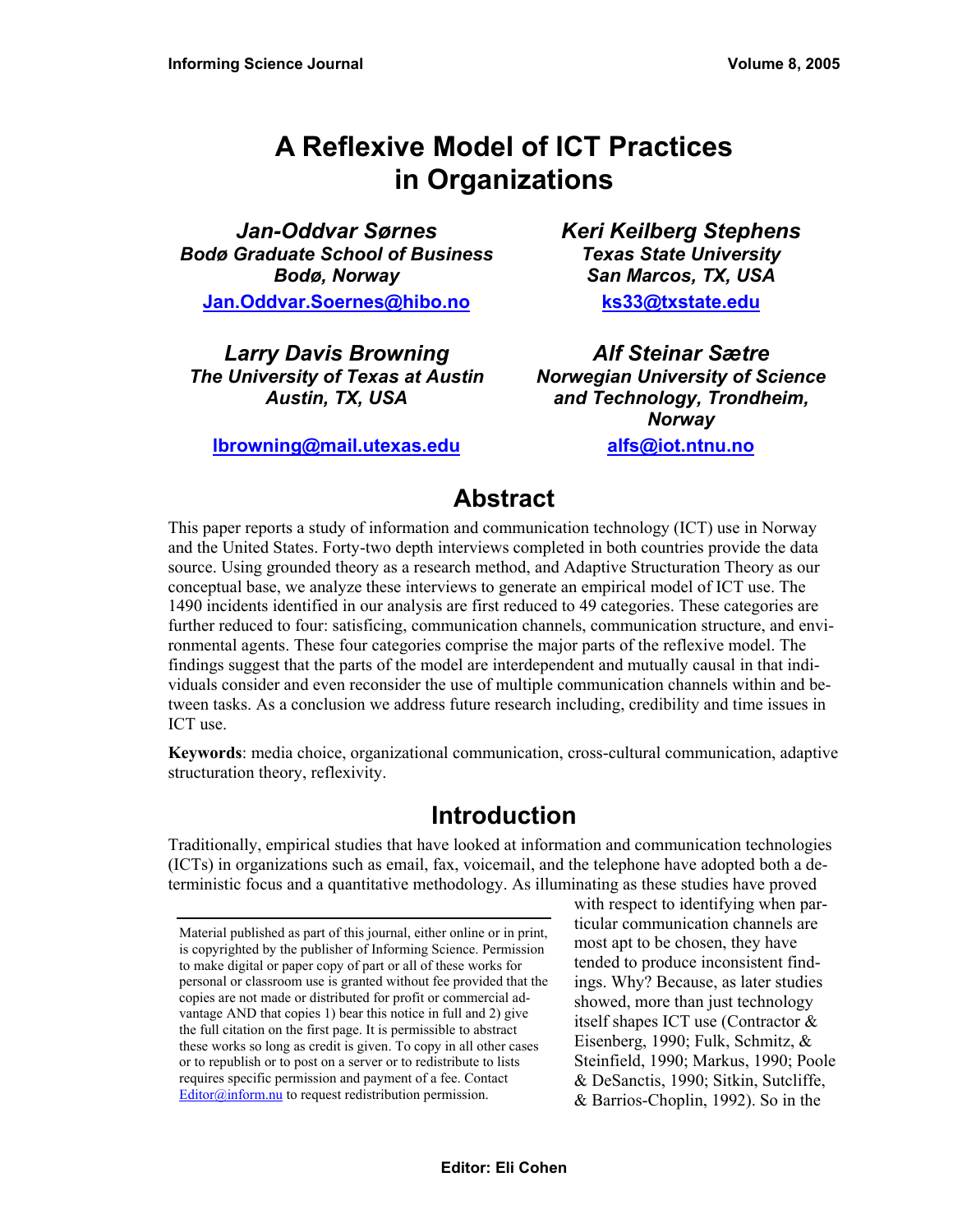past decade scholars have moved away from controlled studies and consequently produced a wealth of qualitative research and recursive theorizing. In the process, many different theories have emerged to explain how the various elements work together to explain ICT use (Hollingshead & Contractor, 2002; Kling, 1996; Markus & Robey, 1988; Spear & Lea, 1994; Webster & Trevino, 2000). However, it is rare to find studies looking at multiple ICTs in combination, and those that exist have thus far used predominantly college students as their survey respondents (e.g., Flanagin & Metzger, 2001; Savolainen, 1999). We intend to capitalize on the need to study many ICTs in context. Sitkin et al. (1992) claim that much of the ICT literature facilely assumes that users employ a single ICT for a given task. They argue—rightly, we believe—that studies of multiple channels and communicators offer a solid place for future researchers to tread.

Our approach follows this recent trend and uses an inductive process to empirically extend these recent theoretical models. We extend existing empirical research by collecting diverse data that involves the use of multiple ICTs in 10 industries, 30 organizations, multiple levels of management, and different job roles.

The qualitative approach we use—a grounded theory methodology (Charmaz, 2000; Glaser  $\&$ Strauss, 1967)—compels us to actually go into the field and gather our data first before hypothesizing about the relationships. We interview the agents, we allow them to put forth the ICTs they themselves use, we listen to them explain their interactions with what or whom, and then we move from details to abstractions in the production of theory. There is some previous work using grounded theory to examine ICTs (Orlikowski, 1993; Scott, 1998). Scott (1998), for instance, analyzed ICT use by assessing secondary sources. She searched the Internet for case studies of Internet use, examined websites provided by vendors such as Netscape and Sun, and she reviewed articles by consultants and academics. Her work with secondary sources foreshadows this research, since we extend her analysis and rely on primary sources by conducting interviews with active ICT users.

While grounded theory provides us our methodological framework to generate our theory, we rely on existing theory to help us make sense of our data and add reliability to our findings. We use Giddens' structuration theory (1979, 1984, 1987, 1990), and in particular one of his primary tenets, the duality of structure, to explain the relationship between action and structure in a complex information environment. In particular, we build on Adaptive Structuration Theory (AST) (Poole & DeSanctis, 1990) to show how individuals appropriate ICTs for their own use, which is at the heart of the grounded model presented later in this paper.

Because the literature on ICT use and its sister terms is substantial (for reviews, see Fulk & Boyd, 1991; Flanagin & Metzger, 2001; Garton & Wellman, 1995; Hollingshead & Contractor, 2002), we will restrict our review of it to those studies that have shaped our guiding research question and that situate our reflexive model. We will then explain in greater detail the methods we've employed. Next, we present the theoretical perspectives of structuration theory to form a framework for interpreting the findings. Then, the findings are presented and are organized around the four central nodes in our model (see Figure 1). Finally, we end with a summary and conclusions.

# **Literature Review**

To best situate current research on ICT use, we begin with a brief review of the theoretical and empirical literature. Much of the previous work treats technology as a firmly imbedded structure that itself determines how a particular channel will be used (i.e., media richness theory (Daft  $\&$ Lengel, 1984; Daft, Lengel & Trevino, 1987; Trevino, Daft & Lengel, 1990), social presence theory (Short, Williams & Christie, 1976), and the cues-filtered-out perspective theory (Sproull & Kiesler, 1986)).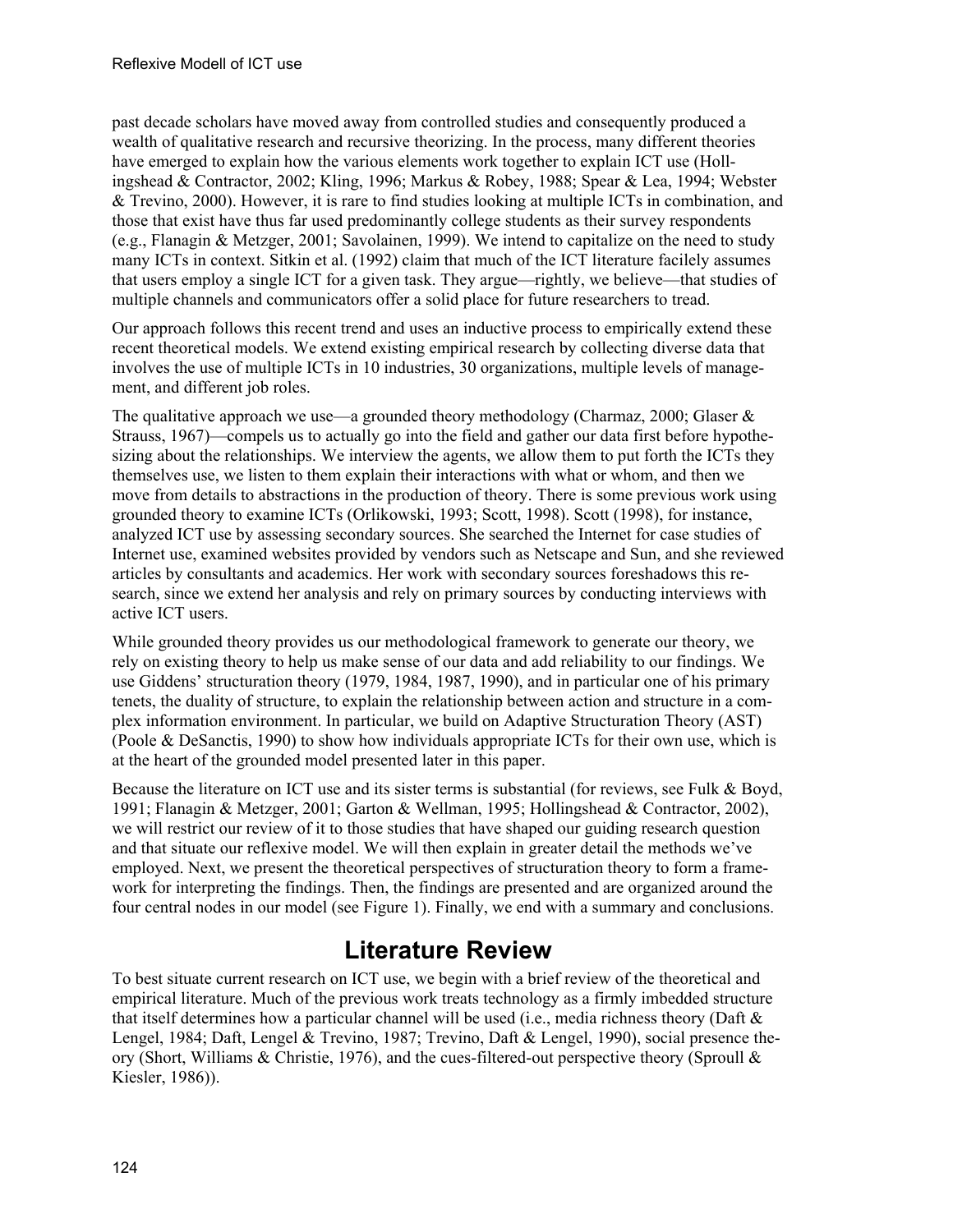More recently, theorists have challenged the notion of technological determinism by suggesting that channels are best studied through a lens of social influence (Fulk, Schmitz, & Steinfield, 1990), a process capable of carrying task data and symbolic meaning (Sitkin et al., 1992), and a socially constructed, or co-determinant perspective (Contractor & Eisenberg, 1990; Fulk, Schmitz & Steinfield, 1990; Markus, 1990; Markus & Robey, 1988; Poole & DeSanctis, 1990; Zack & Mckenney, 1995). Social construction attempts to move beyond the deterministic views to recognize that features of technology are enacted and emergent, not embodied, in a given channel. Specifically, adaptive structuration theory (AST) examines how the structures that are imposed by technology recursively shape and in turn are shaped by interaction (Pool & DeSanctis, 1990). Orlikowski (2000) attempts to move beyond the perspectives of AST and calls these features of technology "technologies in practice" (p. 407) and uses AST (Poole  $\&$  DeSanctis, 1990) to argue that ongoing enactment of a technology in practice explains why users may need to use technology differently if they change jobs or have new communication responsibilities. This social construction perspective serves as the basis for our guiding research question here, one that will provide additional empirical tests of this perspective and expand the examination to include multiple organizations.

Thus, we propose the following research question:

*In organizational contexts, what factors influence individuals' media use when they select among the various ICTs?* 

### **Method**

Given the paucity of empirical research on the use of multiple ICTs in organizations, we chose a qualitative approach to answer the research question listed above. This is consistent with suggestions by Steinfield and Fulk (1990) that these phenomena should be explored in the field using a qualitative methodology. A qualitative method of inquiry is preferable wherever the topic of inquiry is emergent and ill-defined (Patton, 1990). Strauss and Corbin (1990) explain that qualitative research is useful for giving "intricate details of phenomena that are difficult to convey with quantitative methods" (p. 19). Also, grounded theory is particularly adept at registering variation because of the flexibility it gives researchers to modify their analyses as further data are gathered (Charmaz, 2000). Thus, by conducting field research, we are better able to capture how individuals use various ICTs.

### *Research Sites and Participants*

The participants in our study were chosen by a theoretical sampling procedure whereby individual respondents were chosen based on their experiences, ability to reflect, and ability to articulate the information solicited (Glaser & Strauss, 1967). Apart from their uniformity in age (all but three of them were younger than 40), participants consisted of a cross-section of users (maximum deviation) representing different functional areas (i.e. managers, salespeople, marketers, programmers, web-designers), ethnicities, professional and organizational tenure, and gender. We had two particularly relevant criteria for selecting participants: (a) all of them used ICTs extensively in their daily work, and (b) they frequently communicated with either internal or external customers. This last feature becomes important in our data set because few studies make an effort to collect data from sales and marketing (externally focused communication) as well as production (internally focused communication). The sample consisted of people working for organizations based in the U.S. and Norway who represented diverse industries, including e-learning, entertainment, software-production, semiconductor, oil and gas, and government agencies.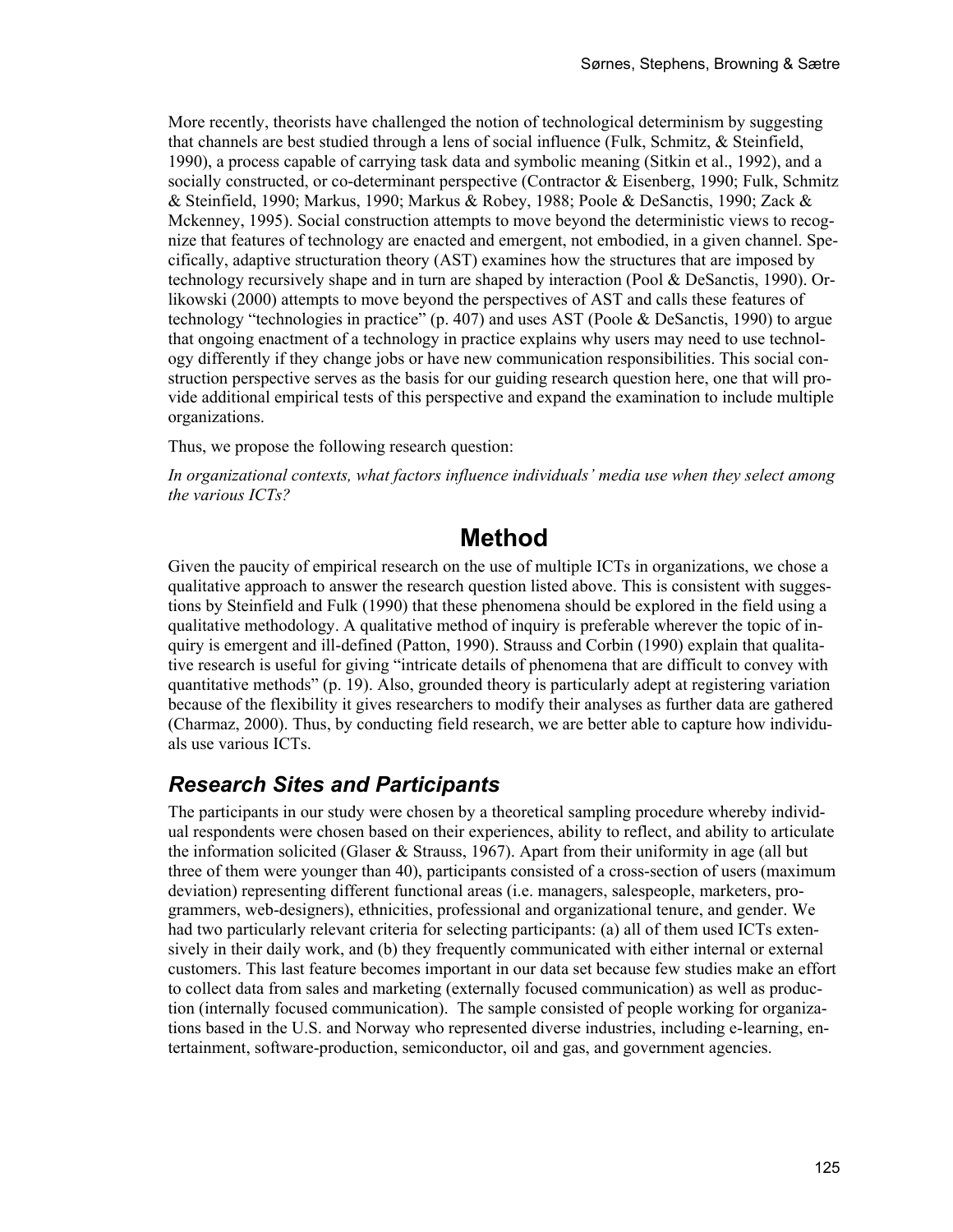## *Data Collection Procedures*

Data was collected using semi-structured, in-depth interviews—a method that is flexible and that favors adaptation to each context and individual. Moreover, it's important to note that we did not enter the field as blank slates with respect to our understanding of the phenomena of interest (Strauss & Corbin, 1990). We researched the literature to provide a manageable direction to the study.

An interview guide was created based on Spradley's (1979) "grand tour interview design" to initiate the interview, and perhaps most importantly, allowed the participants to structure the phenomenon of interest rather than the interviewer. Interviewees were encouraged to tell the "story" of their technology use to ensure the inclusion of outlying details (Polster, 1987). To further ensure this richness, participants were first informed about the study, and then asked to think of one or more specific projects that they were currently working on or had completed. The interview guide began with a set of pre-defined questions focusing on how participants use ICTs in their daily work as well as more general inquiries about collaborative processes with both internal and external customers.

Over the course of five months, four researchers conducted a total of 42 individual interviews, including 21 in the US and 21 in Norway. Each interview lasted 45–90 minutes and was audiorecorded. The recordings were then transcribed, resulting in some 1,100 pages of double spaced text. To facilitate subsequent data analysis, the Norwegian data set was translated into English by the primary Norwegian interviewer. The other Norwegian research team member checked these translations for semantic and contextual accuracy. Simultaneously with the observations and interviews, we followed the standard recommendation to review the existing literature and thus validate our theoretical perspectives (Charmaz, 2000; Glaser & Strauss, 1967).

## *Qualitative data analysis*

We started by identifying individual units of data—called "incidents"—ranging from single sentences to short paragraphs. We used topic change as the demarcation for establishing incidents. This initial process of labeling incidents is helpful for synthesizing the many observations and for providing insight into our research questions. The second step involved focused coding (Glaser, 1978), where we sorted incidents into a category system in order to generate a smaller, more manageable representation of the data – resulting in 48 categories to further analyze (see Table 1).

| 1. What the Web Adds to the Sales Process                           | 25. Video Conferencing                 |
|---------------------------------------------------------------------|----------------------------------------|
| 2. E-mail Norms                                                     | 26. How a Web Site Establishes Culture |
| 3. Reliability of Sources                                           | 27. Just-In-Time Learning              |
| 4. Face-to-Face (FtF) Communication                                 | 28. Physical Work Environment          |
| 5. How the Web Affects Organizational Process<br>(Other Than Sales) | 29. Internet Search Skills             |
| 6. The Value of Traditional Sales Practices                         | 30. Rules of Internet Use              |
| 7. Collaborative Innovation                                         | 31. Receiver Communication Preference  |
| 8. Competitive Intelligence                                         | 32. Work/Fun/Flow                      |
| 9. Desire for Future Technology                                     | 33. Complexity & Uncertainty           |
| 10. Selecting the Right ICT Channel for the Task                    | 34. Technical Issues                   |
| 11. Sequence of Media Choice                                        | 35. Technology Adoption                |
| 12. Telephone Norms                                                 | 36. Communication in General           |

| Table 1: Total Category Listing. |  |
|----------------------------------|--|
|----------------------------------|--|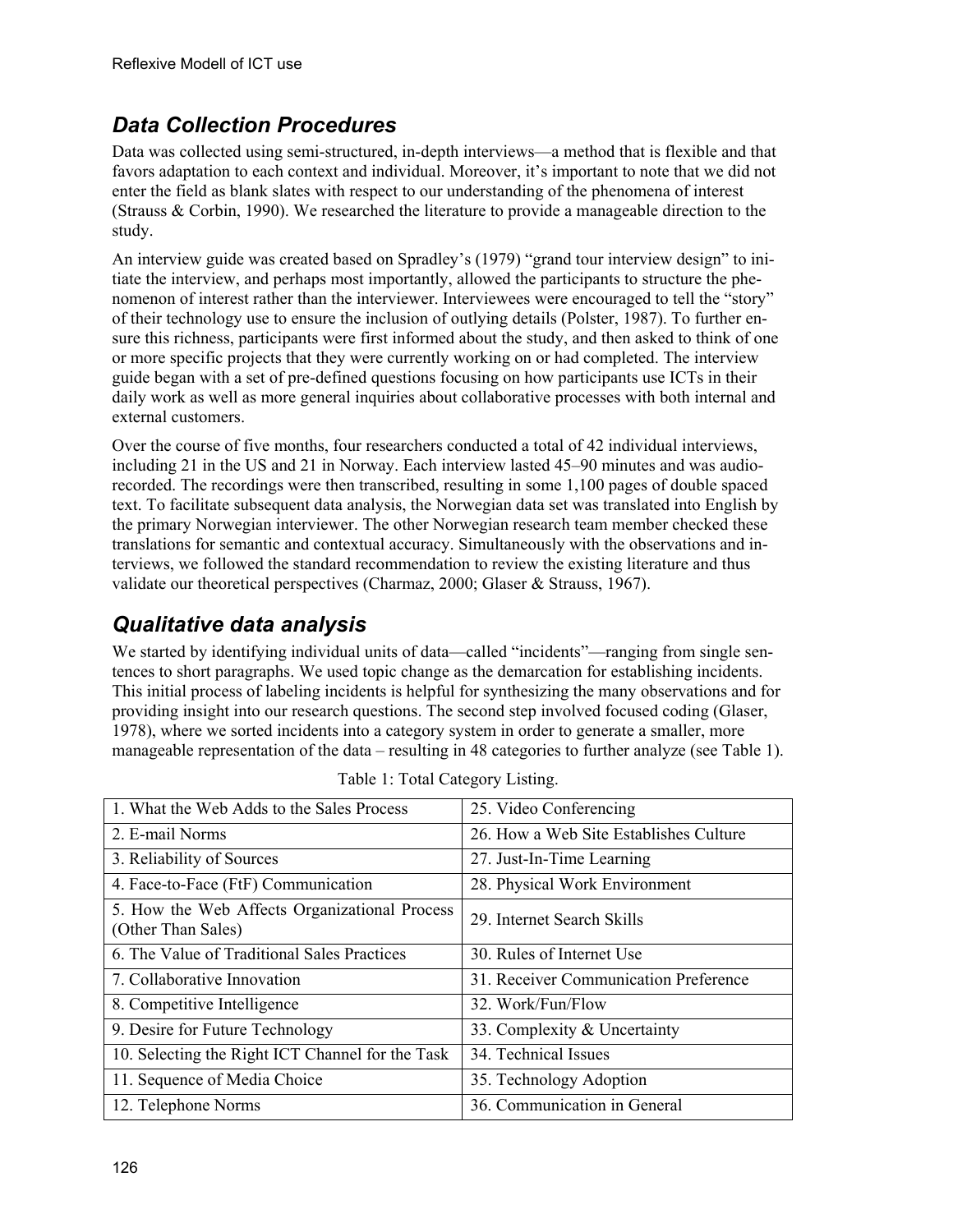| 13. Internal Digital Knowledgebase        | 37. Anonymity                           |
|-------------------------------------------|-----------------------------------------|
| 14. Role of PowerPoint®                   | 38. Cooperative Analysis                |
| 15. Preponderance of the Web              | 39. E-commerce                          |
| 16. Customer Relationship Management CRM) | 40. Portability of ICTs                 |
| 17. E-Learning & General Training         | 41. Combinatorial and Iterative Process |
| 18. Information Organization              | 42. Learning by Failure                 |
| 19. Time Considerations                   | 43. The Web's Role in Decision-Making   |
| 20. Information Overload                  | 44. Hierarchy                           |
| 21. Generation Gap of Users               | 45. Value of the Internet               |
| 22. Control                               | 46. Information Obsolescence            |
| 23. Use of Paper                          | 47. Limited Search                      |
| 24. Palm Pilot                            | 48. The Demise of Fax                   |

Glaser and Strauss (1967) refer to this reduction process as one of the vital procedures in discovering what they term core categories. Since this is a more conceptual treatment of the data, we examined each category to determine if it signified an event, a relationship, or a process, and also if it possibly connected with other categories. This reduced our total number of coded categories from 48 to four core categories, which we will call "nodes." These four nodes are a comprehensive representation of the 48 categories.

After the reduction process, where our four core categories emerged, we sampled and integrated the literature to further develop the emerging theory (Browning & Folger, 1994; Glaser & Strauss, 1967). Integration involves searching for underlying uniformities in the nodes that represent the theory derived from the qualitative data (Browning  $\&$  Folger, 1994). This step elaborates upon the category system by writing abstractly about it. In this phase, the nodes were renamed and tied to existing theoretical literature to widen the findings' application (Browning & Folger, 1994). Comparing our core categories to the existing literature, such as structuration theory and adaptive structuration theory, helped us define them more accurately and link them to one another. It is important to emphasize that these theoretical frameworks were not used to guide our data collection or initial analysis of our data. The final four nodes were then mapped into a theoretical model (see Figure 1) to depict more graphically their relationships.



Figure 1: The Reflexive Model of ICT Use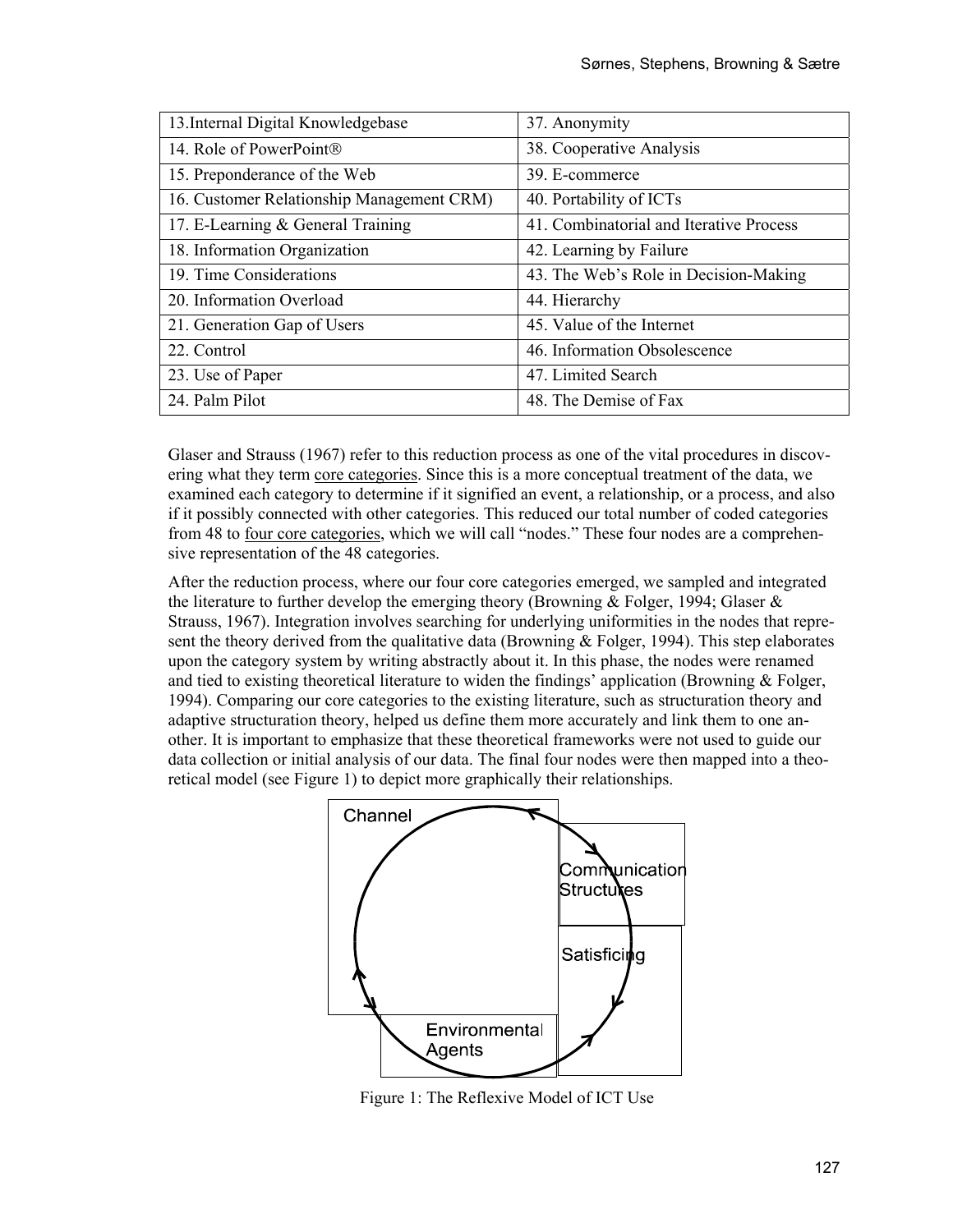# **Using AST as a Theoretical Framework**

To develop the theoretical scaffolding for the findings generated from the grounded theory analysis, we link it to Adaptive Structuration Theory (AST). We will assert that AST help explain our data, for it captures how systems evolve as action and structure emerge reflexively—in other words, as an action creates structure that in turn becomes the basis for further action (Taylor, 2001). After reviewing this theoretical perspective, we introduce the model and elaborate on the four major parts. Finally, we conclude with some directions for future research.

## *Adaptive Structuration Theory*

Structuration theory extends a set of ideas organized around the writing of Anthony Giddens (1979, 1984, 1987, 1990), who focuses on how designed arrangements, like technology and processes, both constrain and sanction individual action in organizations (Poole, Seibold, & McPhee, 1985). Structuration theory is attractive to researchers because it helps answer the question of how different types of communication compose the structures in which actors participate (Ranson, Hinings, & Greenwood, 1980; Taylor, 2001).

Thus far, structuration theory has been applied to the study of organizational communication for myriad purposes. For example, it has been used to account for the effects of power on organizational arrangements (Riley, 1983); to analyze the interpretive schemes that lead individuals to construct meaning (Poole et al., 1985); to show how the same technology can produce similar structuring and divergent outcomes and hierarchies (Barley, 1986); to assess how organizational climates change over time (Bastien, McPhee, & Bolton, 1995); to examine dialectical processes in organizational change (Howard & Geist, 1995); and to understand structuring processes in a research consortium (Browning & Beyer, 1998; Browning, Beyer, & Shetler, 1995; Browning & Shetler, 2000).

In addition, scholars have built on structuration theory and expanded its usefulness to communication and group-level analysis through the development of AST. It is this extension of structuration theory by Poole and DeSanctis and others' work (Chin, Gopal, & Salisbury, 1997; Contractor & Seibold, 1993; DeSanctis & Poole, 1994; DeSanctis, Poole, Dickson, & Jackson, 1993; De-Sanctis, Snyder, & Poole, 1994; Poole & DeSanctis, 1989, 1990, 1992; Poole, DeSanctis, Kirsch, & Jackson, 1994; Scott, Quinn, Timmerman, & Garrett, 1998) that applies most directly to this research. Previously, most AST research has focused on the performance of group-decision support systems (GDSS) and related technologies. Our research extends the reach of AST by offering a perspective on how individuals appropriate technology when they have many ICT options. AST lets researchers study how ICTs change organizations by focusing not only on the various structures that technology provides, but also on those structures that emerge when people interact with technology (DeSanctis & Poole, 1994). Following are five tenets of AST as they specifically apply to the major findings in the current study.

First, structuration is the process by which groups maintain a system through applying structures that are the rules and resources provided by sources such as the organization, the task, the organizational culture, the group norms, and the knowledge represented by the participants (Chin et al., 1997). Our interviewees used rules and resources such as the technology provided by the organization and culture to create guiding structures. They also accepted the norms, and acknowledged that their own understanding of the technology affected their practices. While these interviewees are not technology boosters, they represent themselves as competent and active technology users.

Second, the potential of any technology is open-ended. Although it isn't difficult to list a tool's intended functions, its actual uses prove as varied as the goals it supports (DeSanctis et al., 1993). While our interviewees talk frequently about how they use technology to achieve their goals, no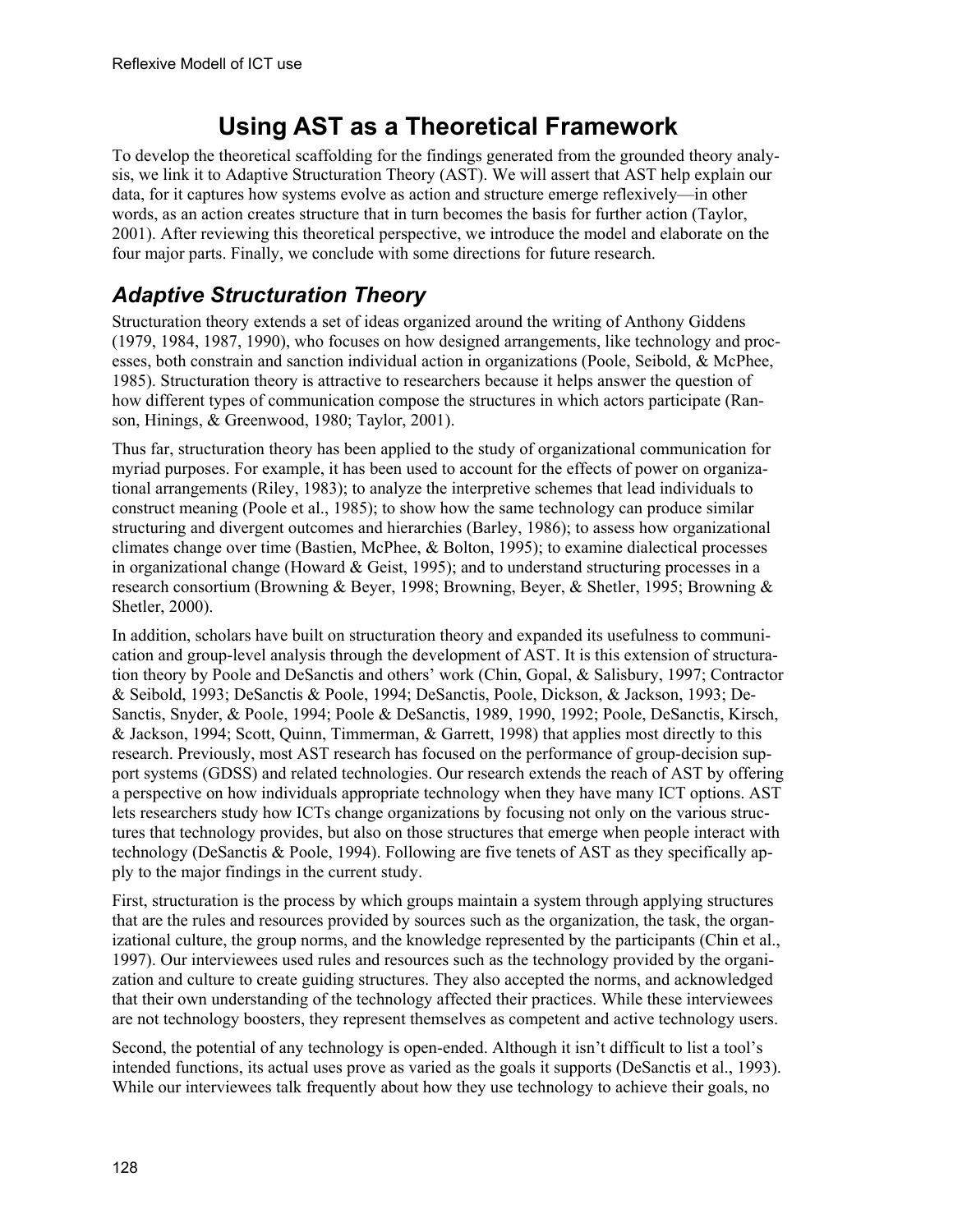two interviews offer a particular pattern of likeness. Instead, the interviewees vary sharply in the strategies they report using—especially the sequence in which they use them.

Third, users have agency in that they constitute, give meaning, and add value to technologies (Taylor, 1986). Until applied by a user in a specific context, technology is "simply dead matter" (Poole & DeSanctis, 1990, p. 178). Probably because our sampling of interviewees called for active users, we don't have "dead matter" in these reports of practice. All our interviewees reported high use. This report from one interviewee demonstrates this: "If the computer is down and you can't use the email, you might as well go home."

Fourth, the recursive interplay among actors, goals, and technologies in an emergent system must account for how specific user groups assimilate technologies within their own streams of work activity (Contractor & Seibold, 1993). Our model represents the recursive interplay throughout the data, and even though these people varied in their use of ICT technology, they all had rationales for the actions they took.

Fifth, appropriation is the process of bringing structures into practice via interaction. It has three aspects: (a) the amount of appropriation, or the extent to which the group uses the methodology to complete tasks; (b) the distribution of appropriation, which is the degree to which members are equally likely to use the method in problem-solving; and (c) appropriation moves, which concerns whether members use procedures in the prescribed way or whether they combine them with other methods or otherwise change them to fit the task (DeSanctis et al., 1993). All the components of appropriation are present here; therefore, we will elaborate on each of the three aspects.

As noted earlier in this paper, the amount of appropriation is high here in that these interviewees use ICTs with little or no resistance and talk about their use with pride and ownership. Also, they use ICTs at both work and play—indeed, almost interchangeably. Like Boulding's "squirrel's law" (Boulding, 1989, p. 673), it's often difficult to distinguish between work and play. Using ICTs for both purposes clearly tends to minimize any stress associated with their use. Only one person mentioned worrying about the stress resulting from spending too much time on ICTs.

The distribution of appropriation, meanwhile, is wide in that interviewees report very different approaches to media choice. Appropriation moves are also included in our analysis in that while people use most of their ICTs in routine ways, they also talk of distinctions. Individuals use ICTs in ways that are uniquely individualistic in addition to adapting the technology to their own purposes and changing situations.

### *The Theoretical Explanation of the Model*

The model presented below depicts the relations among major nodes, including categories within and across nodes, and are considered to be interdependent and mutually causal. Any single category, including a minor one composed of only three examples, has the potential to influence and act causally on other categories and nodes—just as three drops of Tabasco sauce can change a bowl of soup.

As explained earlier, the four core categories uncovered in our grounded theory analysis represent a grand synthesis of the 48 original categories. They make up the different nodes on the reflexive ICT use model. The bi-directional arrows within the model represent the potentially dynamic relationships among the four major nodes. Unlike proponents of media richness and social influence theories, which often assume the use of a single channel for any given task, we argue that individuals may, in fact, consider and even reconsider using multiple channels.

In response to our research question regarding the factors that affect channel choice, four nodes emerged from the data: (1) channel options, (2) communication structures, (3) satisficing, and (4)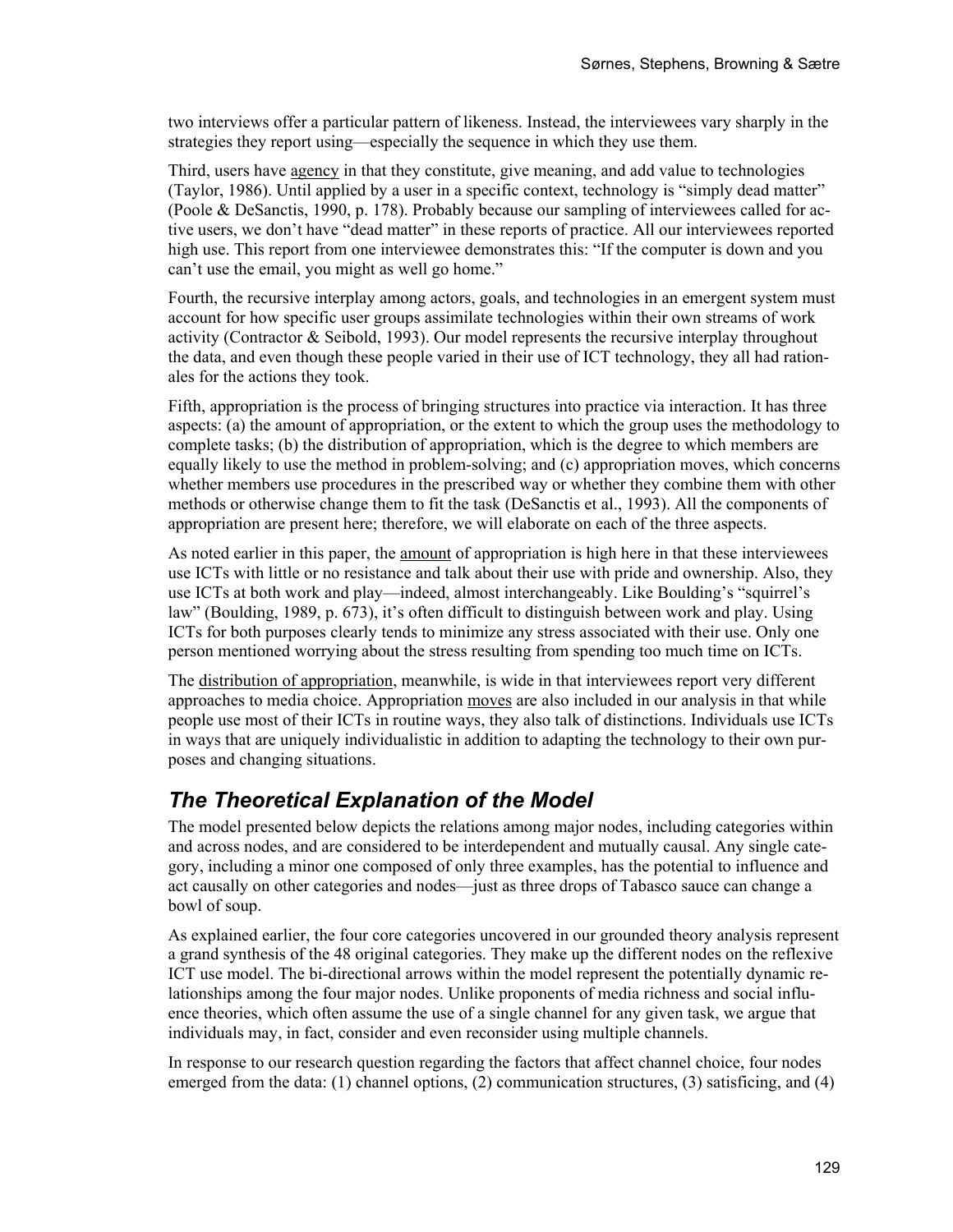environmental agents (see Table 2). These are the four nodes that reflexively interact. We now discuss each of the nodes and provide narrative examples of the more relevant categories.

#### **Table 2: Nodes within the Model and Prevalent Category Descriptions and total incidents**

#### **Channels**

#### **-What the Web Adds to Sales Process (**177)

*Discusses how the Web has changed the sales process. For example, prospecting has been sped up, as has the information flow between people involved in the sale.*

#### **-Face to Face Communication** (104)

*Discusses FtF's role in the computer-mediated environment. Also discusses FtF's appropriateness, quality, and frequency of use.* 

#### **-Selecting the right channel (**52)

*Discusses how different media and channels are chosen to carry out a task (e.g., contacts), including the most efficient way of communicating with internal and external customers.* 

#### -**E-mail Norms** (129)

*Describes how interviewees use e-mail as their chief medium of communication. Discusses issues such as appropriateness, e-mail use for information-sharing, and CYA (self-protective) tendencies.*

#### **Communication Structures**

#### **-Collaborative Innovation** (81)

*Includes formal and informal information-seeking and information-sharing behaviors from channels such as discussion boards, people (colleagues, customers, suppliers, competitors), corporate Intranets, and the Internet.* 

#### **-Information Organization** (24)

*Discusses the importance of being able to store, organize, and easily access lots of information. Includes a desire expressed for a software product to provide that organization.* 

#### **-Generation Gap of Users** (16)

*Discusses how older people are generally more skeptical and old-fashioned in dealing with technology.* 

#### **Satisficing**

#### **-Reliability of Sources** (121)

*Credibility & Trust - Includes the need for credible information sources, how source credibility is assessed, and the expressed common characteristics of credible sources. Also includes information on trust building and the importance of trust.* 

#### **-Value of traditional sales practices** (92)

*Shows how many elements of the traditional sales process remain both valid and useful, even with ICTs. Examples include gaining access to decision-makers,*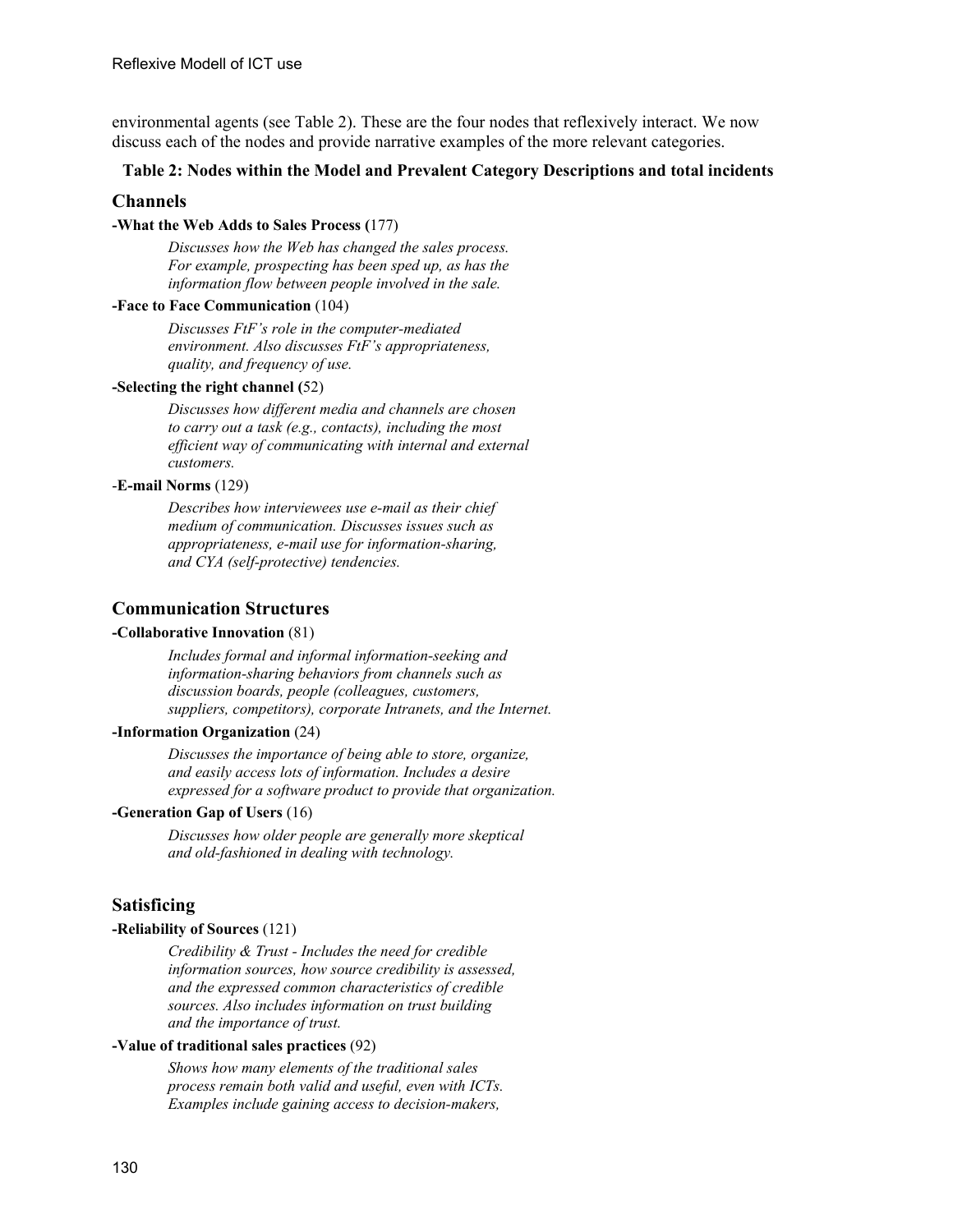*relying on customer referrals, and determining demo appropriateness.* 

#### **-Role of PowerPoint** (29)

*Besides being a presentation tool, PowerPoint is widely used for consolidating and organizing information.* 

#### **-Information Overload** (33)

*Discusses problems with—and recommendations for managing lots of information in light of ICTs* 

#### **Environmental Agents**

#### **-Desire for Future Technology** (64)

*Discusses desires for new technology such as streaming processes and personal- productivity enhancements. There are several interesting contradictions in this category.* 

#### **-E-learning and Training** (25)

*Discusses how formal learning occurs in organizations.* 

#### **-Preponderance of the Web** (26)

*Shows that many people feel helpless if the Internet is down. Also discusses problems with the Web such as narrow bandwidth and inflexibility.* 

#### **-Time Considerations** (24)

*Discusses how people differ in the way they define real-time data and bandwidth needs* 

### *Channel*

The 22 categories that compose this node of the model illustrate the reflexivity involved in channel choice. Choosing a channel proves complex and reflexive in that it is also influenced by channel norms as well as by channels used in combination. We will expand on both of these in this section describing the model. Then we'll conclude with an explanation of how the non-computermediated channel of FtF has become the very consciously chosen exception to the routinized computer-mediated channels that dominate organizational communication.

We cannot simply view channel choice as a linear process where people know exactly what their task is and rationally select the most appropriate channel for it. Actually, the data from this study suggests that tasks are rarely explicit and tend to be in a state of constant flux. Furthermore, it is difficult for people to explain the norms surrounding a channel without sometimes contradicting themselves. For example, several interviewees explained that they always used email to communicate with colleagues, but later in the same interviews, one added, "Well, of course, if it is important, then I will have to see the colleague FtF to discuss the issue." We suspect that contradictions like these may partially explain many of the inconsistent findings from previous deterministic empirical studies. However, even with the contradictions, some norms emerged concerning channels.

The data that compose our category called email norms appear in all 42 interviews. The empirical findings in this study confirm many of the theoretical tenets of media richness and social presence theory. For example: "When the phone rings you pretty much have to answer it, but with email, I can read the newspaper or go to the bathroom first." And "I keep email to facts, not opinions. Opinions have to be delivered, if at all possible, FtF or over the phone, so that the emotion goes with the message."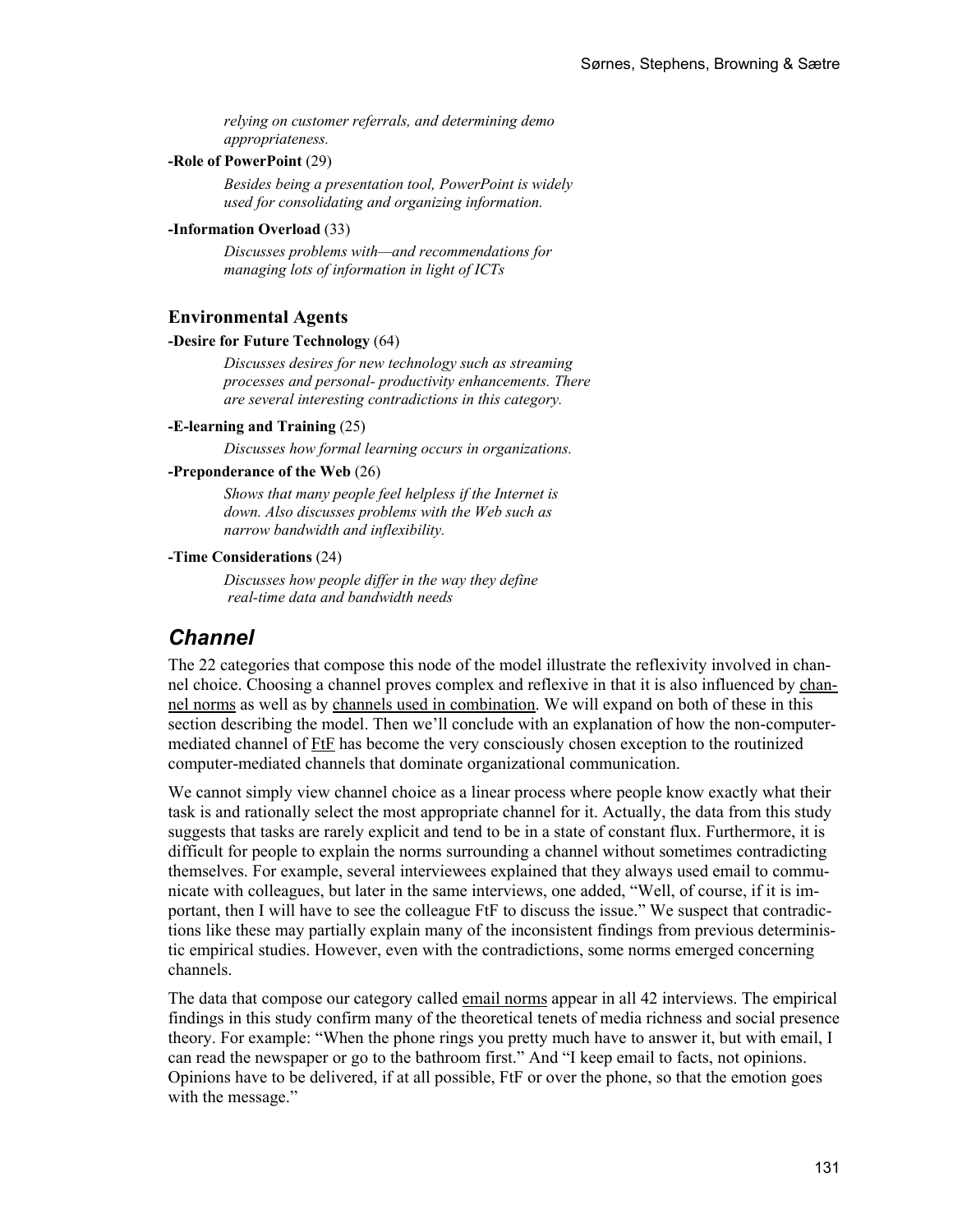In addition to email norms, our categories also include telephone norms, video conferencing, use of paper, Palm Pilot, fax, Internal digital knowledge bases. While the findings surrounding these channel norms tend to also confirm media richness theory, several points are especially worth noting. It appears that using email to send attached documents has virtually eliminated the need for a fax machine; but paper still has its place, especially when formal documents require signatures. Also, internal organizational Intranets have allowed people to create, though not necessarily use effectively, internal digital knowledge bases, such as Intranets or servers.

Three categories in the data set elaborated on the Webs impact on channel selection. The category called What the Web adds to the sales process suggests that it is now possible to research potential clients, competitors, and potential strategic partners by accessing public or purchased information from the Web. This can speed up the sales prospecting and qualifying processes considerably. One interviewee commented, "I can probably accommodate 10 times the amount of customers now than compared to 10 years ago because of the possibilities technology has provided." But it works the other way, too. The Web has "made customers more knowledgeable," and allows them to bypass middle-market players by going straight to a supplier. The structure of the provider/buyer relationship is a key example of AST. The Web changes the structure of the relationship since it has costs and benefits for both. While it lets the customer-service person manage more accounts, it reduces the chance that these accounts will exist at all because of the added choice that the Web gives a customer.

Not only has the Web changed the sales process, but the category we call what the Web adds to organizational processes other than sales contains data on how major changes have occurred in areas such as internal human-relations management, customer-relationship management, competitive intelligence, coordination for manufacturing, electronic commerce, and the identification of cooperators.

In the data, the Web is rarely discussed alone. It is normally mentioned as an information or communication channel that works with other channels to create a more complete communication picture. This category called sequence of media choice is the other major category area that rounds out the channel node. Since our interviewing prompts did not limit people to discussing single channels, they could discuss them however they wished. What regularly happened is that they chose to talk about them in combination. For example, when asked to explain how they find answers for a given task, interviewees often mention "going to a useful colleague first to save time," or going to the Web and using their search skills so "I'll appear more knowledgeable in front of colleagues." Another consideration was the receiver communication preference since they also mention calling or emailing knowledgeable friends. Inherent in these examples is the fact that one channel per task is the exception, not the rule.

While channel norms and the use of channels in combination provide insight into why channels justify a position on the node of the model, another key finding concerning FtF communication emerged in this category. We label this finding "the FtF exception to the routinization of computer-mediated communication." The data suggests that the computer-mediated channels used for communication are becoming routinized. While their routinization does not necessarily take the form of a fixed mediated channel per task, people often seek a computer-mediated channel at some point during the information and communication process. But because "the search can miss the big picture," the universal, notable exception in this data set occurs when a communication event appears critically important. The most prominent example is when the sale involves a key client or when the dollar value of the business is considered high. These interviewees always view FtF communication as the best channel for that task.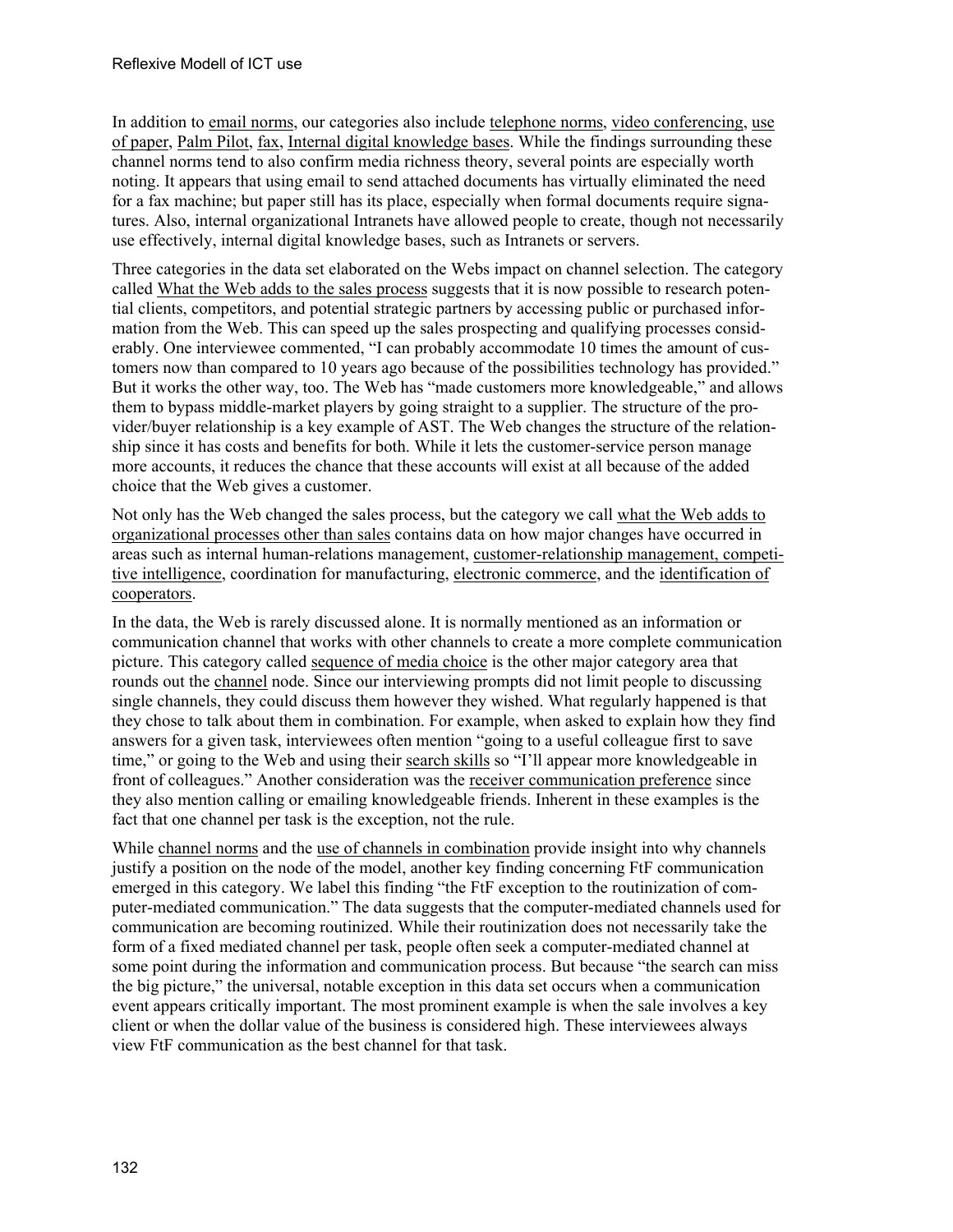### *Communication Structure*

The communication structure node refers to those categories that shape the forces affecting a communicator. These factors vary greatly. At one extreme is little structure, which occurs under conditions of anonymity, as when a person consciously communicates (either seeking information or giving it) without disclosing their identity or assuming responsibility for what they're communicating (Scott, 1998). In one of our interviews, for example, a financial-services professional makes analyses available to potential clients on his Website because he wants to draw them to his service, but his strategy assumes they are carefully avoiding identification early in the sales process in order to forego marketing pitches. Later, he hopes, they will be enticed to give up their anonymity and approach him directly. Another example of limiting structure is seen in the practice of several of our interviewees who have different email accounts for different purposes, such as a dedicated "Spam" email account, which is not to be confused with their "real one." The capacity to create, control, and abandon these electronic identities suggests a loose structure. Work, fun, flow is a low structure category in that people play using ICTs and do not view the activity as controlled behavior.

At the other extreme is maximal structure, where the category of control lies. Here, people ensure that all parties in the communication acknowledge who they are and understand that a record of their interaction exists in an ICT like email. Our data suggests that many individuals, far from feeling constrained by this accountability, actually feel liberated, knowing that agreements can't later be blithely disavowed. The structure empowers them to collaboratively innovate, reach agreements, and make concessions with a creative flair anchored in the security of their communication. This finding is central in our data because it serves as an example of AST. It illustrates AST in that the rule to "keep agreements" becomes a resource inasmuch as an electronic audit trail—including date of communication—is left on everyone's computer to enforce it.

Four other items in this node concern structure. Hierarchy refers to the consciousness a person has when communicating with superiors. While our interviewees say little about hierarchy, when the topic does surface, they make a point of the translation strategies they use in order to adapt to higher-ups, who they assume are less skilled with ICTs and thus will prefer standard tools such as PowerPoint. One interviewee says, "If the prospect is over 45, don't just send email." After emailing, they follow up with an additional communication channel such as the telephone or FtF.

The generation gap of users and the value of the Web, meanwhile, highlight the facility that younger people think they have with technology, the common identity they share as a result, and the way they view technology as critical to their work. It must be remembered, however, that in this study of active technology users, all but three of our interviewees were under age 40, which may naturally skew their point of view.

The fourth category—information organization—shows how people select their own structure based on how readily they can store, organize, and access their data. "A piece of information becomes more valuable as it is organized, synthesized, and judged" (Repo, 1989, p. 73). Furthermore, they use these same organizing structures to judge other people's information. One interviewee, for example, says he can interpret an organization's very culture by the quality of its Website. Another interviewee says he can go into a company's Website and assesses its capabilities by examining the kind of people it has hired.

### *Satisficing*

One assumption of decision-making in organizational science is that it is created by bounded rationality—a limited ability to control information and a struggle for interpretation in a complex environment (Anderson, 1999). Both information overload and information obsolesce contribute to this node because both conditions spur a continuing search for information (Feldman & March,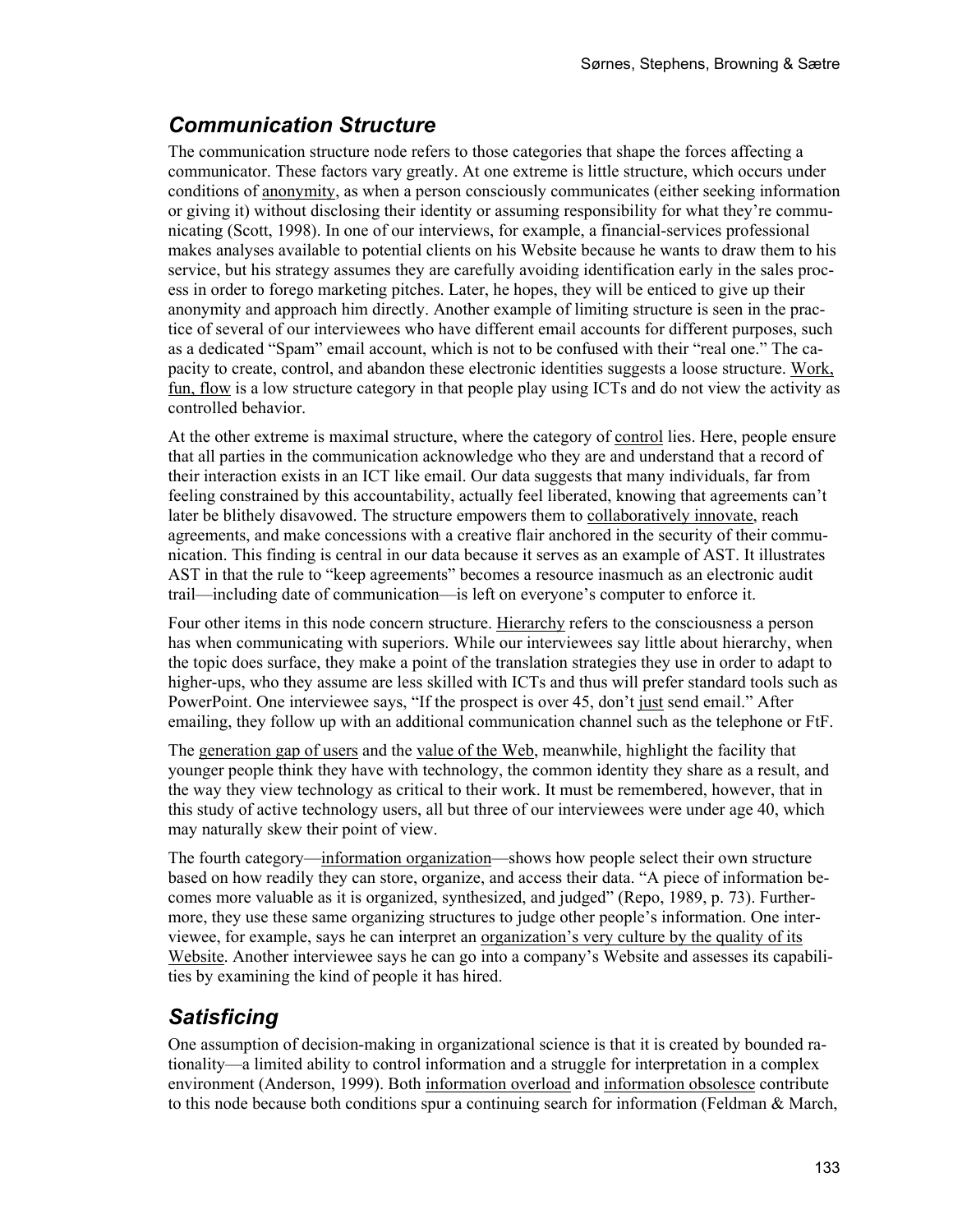1981). The categories in the satisficing node have in common that they are adaptations to an environment that is moving quickly, thus people have an action bias (Browning & Johnson, 1988). Actors sub-optimize rather than hold out for perfect decisions.

Action rationality is in keeping with the organization theory's suggested response to uncertainty. To paraphrase Weick's use of the law of requisite variety, the response to uncertainty is an uncertain structure in kind (1979). The learning by failure items exemplify this; people act quickly and make mistakes and move on as a result of the learning produced by their mis-trials (Sitkin, 1992). People also use FtF communication because it allows for learning without a lot of risk, especially when a person turns to a friend to ask, what for others, might look like a silly or inappropriate question. Testing one's beliefs with close associates allows for gauging the commonality of ideas in a relatively safe manner (Levinthal & Warglien, 1999).

The case for action is strong in the satisficing node. The interviews show that they follow and track information constantly. Many of these agents spend four hours or more a day using ICTs and one reported spending ten hours a day on ICTs. These are examples of just-in-time learning. Changing data or multiple interpretations of what is going on drives much of the speed. When there is a fixed data point —like an exchange rate between the dollar and the yen—their work revolves around individuals actively monitoring the details surrounding their work. Satisficing is based on the assumption that more "rigorous rational-analytic models are relaxed to permit decision makers to deal with the more realistic information processing and decision making demands" (Weinberg, 1996). This illustrates the Web's role in decision- making.

March and Simon (1993) created the term satisficing to account for conditions where: "Action is goal-oriented and adaptive. But because of it's approximating and fragmented character, only a few elements of the system are adaptive at any given time; the remainder are, at least in the short run, 'givens'" (p. 191). The reliability of sources, credibility and trust category, is a good example of this adaptation. Our interviews show that people are very conscious of the need for credibility and consistently use a three-check rule for accepting data as trustworthy. This rule means that they search for information from three sources and if it agrees, it is deemed credible. People are apparently safe using this rule, as one interviewee said, "why would any one put something on the Web that isn't true?"

The value of traditional sales practices is a satisficing item in that, despite the presence of novel ICTs, people rely on things that have worked in the past. Since people have a limited capacity for assimilating new information, "they purposefully construct meaning by selectively attending to that which connects with what they already know" (Kuhlthau, 1991, p. 362).

The <u>role of PowerPoint</u> and the portability of ICTs are in the satisficing node in that both of them are quick and reliable ways to meet the requirements of a receiver. While PowerPoint has been criticized for homogenizing presentations (Zuckerman, 1999) and for consuming computer memory (Parker, 2001), it is a dominant organizing tool in these interviews. The combined influence of PowerPoint and FtF is captured in the following interviewee comment about the dominant communication choice: "It's still a laptop of a PowerPoint presentation, with maybe some supporting documents, with a guy traveling on a plane."

## *Environmental Agents*

Organizational theory typically characterizes organizations and their environments as complex systems consisting of interrelated; interacting parts (Anderson, 1999; Daft & Lewin, 1990; Simon, 1962). Given their complexity, these systems interact nonlinearly by way of feedback loops through which meanings derived in one system inform or predict activity in another system (Anderson, 1999). Our model suggests that there are various environmental factors that either enable or constrain individuals' technology use. As such, we use the term "environmental agents"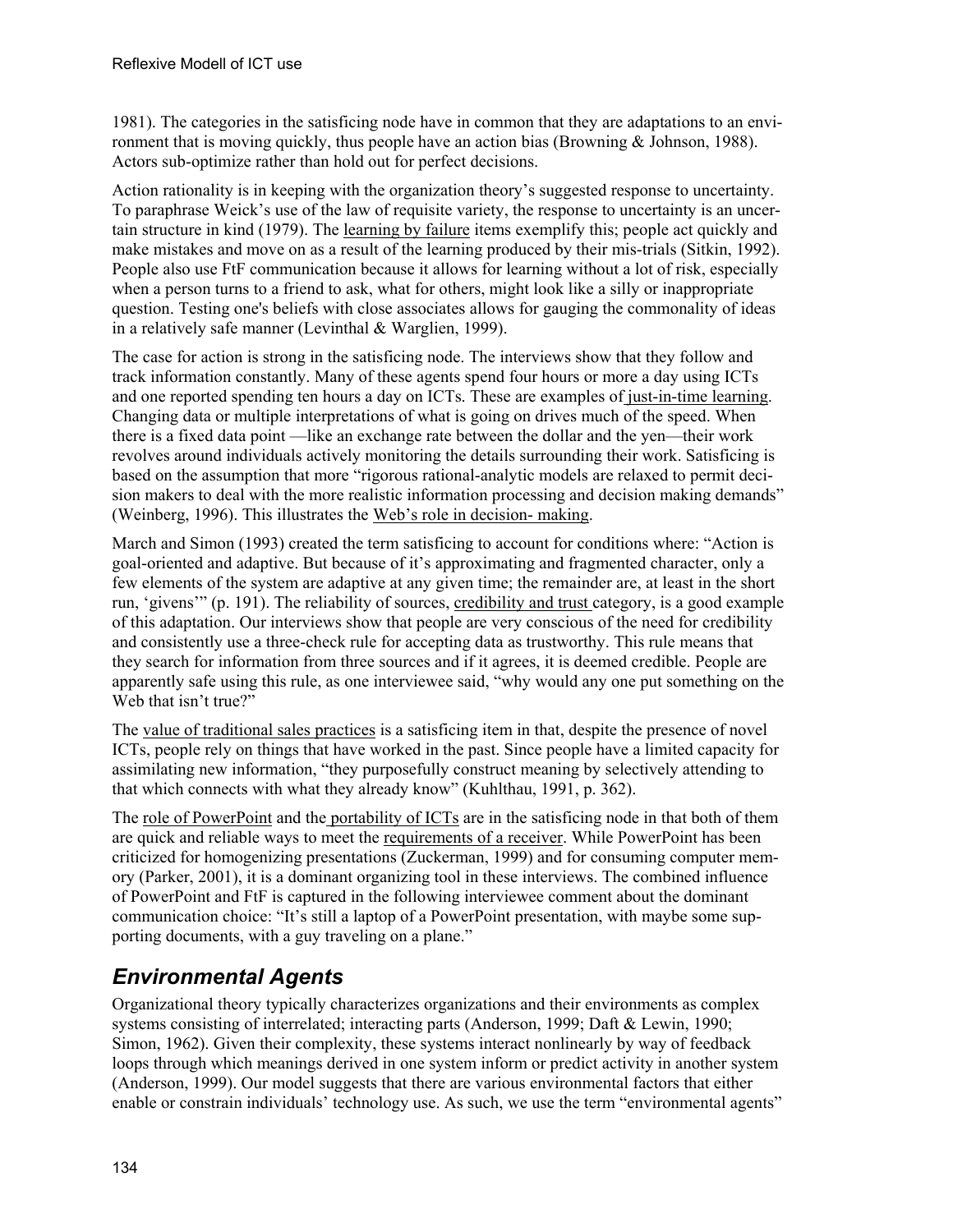to depict the active and structuring role these elements play. Although agency is often understood in terms of human action, we continue to rely on reflexivity as a way of extending our understanding of "agent" to include the power of the environment itself. As in the previous node descriptions, we have drawn upon principles of structuration (Giddens, 1984) as well as AST (De-Sanctis & Poole, 1994) to explicate the complexity of the environment and its role as a structuring property.

"Agency" refers to events that occur as a result of some agent's action. Even when the action is not intentional, it still reflects the capability of the agent to affect and to enact. Thus, agency implies power. Without its inertia, any given sequence of events would not take place (Cassell, 1993). Although traditional notions of agent often refer to the power of the individual to create action, we discovered that the organizational environment acts as an agent through its various enabling and constraining features. For example, while ICTs like the Web inherently provide users with more access, resources, and message transmission, they can also limit users in terms of time. When discussing email, one interviewee commented on the enabling and constraining aspect of time by stating:

The downside with email is that it not very useful when you need an immediate answer—then the telephone is a much better channel. However, email is superior when this urgency is not present, and you can do other things while waiting for an answer. I also like to use mail when I need to explain concepts or problems or ask complicated questions.

Individuals also may have extensive experience in using the Web to search for information, but the preponderance of the web and technical issues like the instability and inflexibility of the structure (e.g., narrow bandwidth), can preclude individuals from using this channel effectively. These factors and one's desire for future technology were noted by one interviewee:

The speed—and bandwidth—is definitely an issue when using the Web at work. A person cannot afford to sit around and wait. By having greater bandwidth, a person will adopt new ways of using the Web—listen to the radio, play video, etc. This will then change the way people use the Web. As another interviewee said, "By the time the ink dries, its stale information."

Although, individual experience and the training offered to people learning about new technologies like the Web creates an enabling environment, it can also constrain them if the training is inadequate or if they devalue it. For example, one interviewee discussed the relative import that members' previous experience can have in determining how they use certain technologies:

Well, it can be hard—for people who aren't used to searching on the Web, I think it'd be really difficult to get results that are useful to you. It's hard to figure out the right keywords to use, the right combinations of keywords, in order to get a return that has some valuable information in it.

We can see here the power of environmental agents to both enable and limit technology use in the way they affect people's future interactions with other users as well as their future choice of technology. Choice affects technology, which then affects how the technology is adopted and received, so that what is ultimately constructed is an iterative interplay between agent and agency, between structure and action, or, more specifically, between technology and use. This dynamic interplay between technology and use further reflects the "duality of structure" central to the structuralist point of view, which is that structures are both the medium and outcome of social practices.

AST extends traditional notions of duality to include the interaction between innate structures within advanced technologies and the structures that emerge from human action as the two interact (DeSanctis & Poole, 1994; Orlikowski, 1992). The introduction of new technologies shapes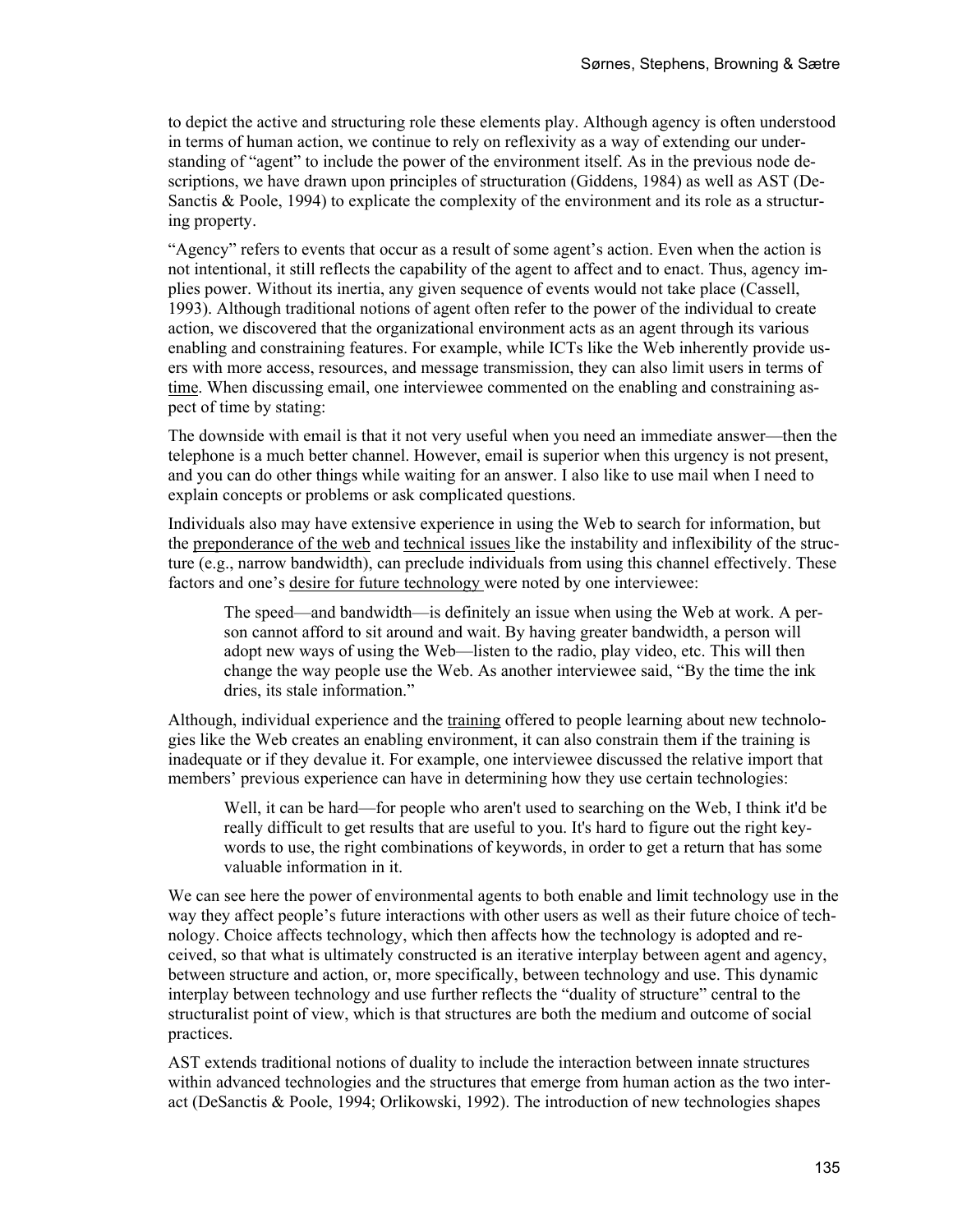and reconstructs work practices in often unanticipated ways (Coombs, Knights, & Willmott, 1992). As stated, the structural features of a particular technology, such as bandwidth and flexibility, consist of different capabilities, rules, and resources that ultimately govern how individuals collect, use, and make sense of information (DeSanctis & Poole, 1994). But, as we also discovered, other environmental agents, such as the physical work environment, technology adoption and company rules and policies regarding members' channel and media use, may emerge that affect how much these rules and resources are applied; so they may produce more complexity and uncertainty for knowing which channels and sources to seek in the information-gathering process. For instance, one interviewee made reference to time and how it influences his use of technology:

However, the ability to communicate asynchronously has been a revolution—being able to access and retrieve information then and there. A few years ago we had to call the manufacturer or supplier, ask them to send information about the product, etc. That obviously took more time, and while waiting for the information, we had to do other things. The work was structured differently to fit the time-delay. Now I can go out and get the information right away and start the design process.

Another individual made reference to the complexity of information received and how its degree of equivocality further affects one's choice of technology:

It really comes down to the complexity of the problem: the more complicated [it is], the more likely I am to search the Web, frankly, because I don't think my colleague would know. Information is too complex for employees. Other times, the Web is not suited to find any information because I am not able to narrow my search enough.

Here, complexity and uncertainty act as unintended consequences compelling people to find new rules and resources to organize and construct action. The reflexivity between the application of emerging rules and resources from the environment, unintended consequences, and the new rules and resources further contributes to the iterative process between environmental agents and technology use. Thus, our model lends fresh support for the duality of structure, since ICTs like the Web appear to be mediated by, and contribute to, the construction of organizational reality (Coombs et al., 1992).

# **Summary and Conclusion**

Let us return to the themes of our research by selecting two nuggets that exemplify what we have learned and where we need to go from here. Our research question dealt with the factors that influence individuals' use when they select among the various ICTs. The findings suggest contradictions in how ICTs are perceived with respect to credibility. Our findings suggest that people will perceive the utility of ICTs differently depending on the nature of the task and the metamessage that using these sources may convey to others. For example, one interviewee indicated that he stopped using his Palm Pilot upon entering the sales field because he felt that it put distance between himself and his customers. For him, such distance further communicates a lack of credibility that, in turn, could disrupt the development and maintenance of client relationships. This finding offers additional support for the dual-capacity theory of media choice (Sitkin et al., 1992), which claims that people will often choose a channel based on its fit with the task as well as on the symbolic meanings that it conveys to others. In this case, the ICT was no longer considered a valuable tool because the user felt that it symbolically conveyed a lack of credibility.

We also found that there are certain factors influencing the sequence in which individuals use different ICTs during a given communication effort. Not only did we find that sequence of ICT use varies, but studying temporal issues is well worth pursuing. For example, with respect to environmental agents, we found additional support for the tensions that the environment brings to the organization. Our findings also offer credence to social-influence models as well as reflexive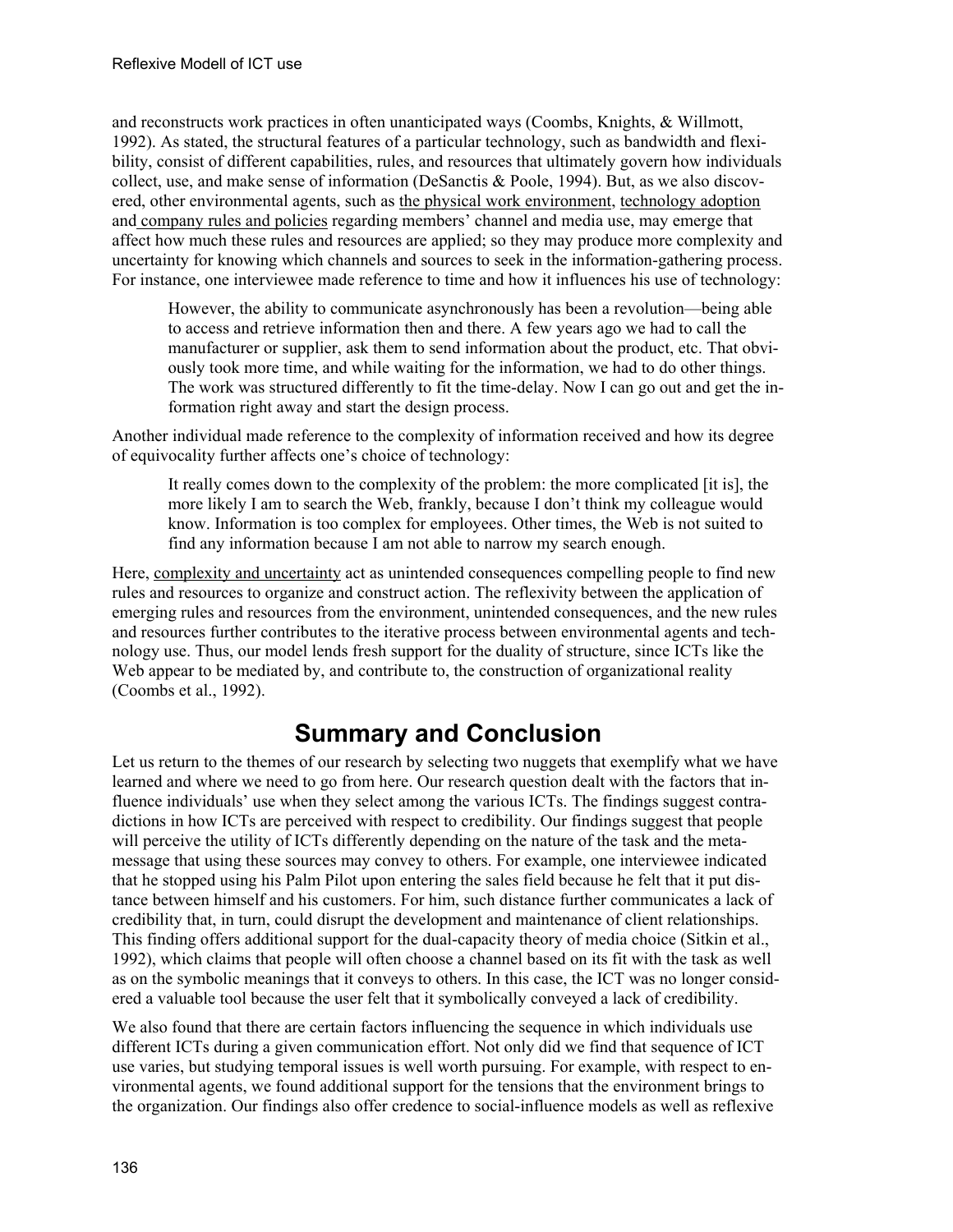processes in organizations. Rather than treat the environment as an external force imposed on the organization, the environment is the doer—it becomes the agent, the structuring property that affects members' choice and use of technology. But what is also prevalent in the data is how people talk about time and how it acts as a structuring agent in channel use. Although time enables, it certainly constrains as well, and it is this tension that serves to restructure people's reality about technology. Time serves as the determinant for how we communicate and depending on the speed of the technology (its structures and capabilities), the communication attempt either saves or wastes time. Given the apparent significance of time in structuring organizational reality, future research should examine more thoroughly the temporal elements that affect members' sensemaking, their communication with one another.

Although the aim of this study was not to compare ICT use between Norway and the US, our initial reaction was that people talk about ICT use in similar. Although there are many cultural influences that can shape how individuals perceive and use ICTs, and visa versa, how ICT may shape or influence how a culture communicates (e.g. Cronin, 1996; El-Shinnaway & Vinze, 1997; Goodman, Press, Ruth, & Rutkowski, 1994; Maitland, 1999; Rice, D'Ambra, & More, 1998; Straub, 1994), our descriptive data hint that this may not be the case. To further explore these initial assumptions, we have conducted a more rigorous analysis of the discourse of ICT use between these two cultures. Contrary to our initial reaction, our findings show that there in fact are differences between the countries (see Sørnes, Stephens, Sætre, & Browning, 2004).

Similarly, the model provides scholars with a conceptual framework for looking more closely at variables and reflexive processes. Moreover, it is interesting to note the relative contribution that each node made to the overall model. As Figure 1 above indicates, "channels" was the primary discursive node in our reflexive model. One explanation for its dominance found in this study is that when people are asked about ICT use, it is often less equivocal to talk about technology in terms of channels. On the contrary, most people are not aware of the influence that external factors, such as time and training, have on their own use. As such, these issues are much more difficult to articulate and express retroactively in interviews. Yet, even with the contribution that "channels" makes in this case, it is important to reiterate that any one of the nodes within the model can preempt the dominant node to create changes in ICT use; hence its reflexive nature. Future research might delve more deeply into the model to determine the various patterns by which these nodes shift and stabilize over time.

### **References**

Anderson, P. (1999). Complexity theory and organization science. *Organization Science, 10,* 216-232.

- Barley, S. R. (1986). Technology as an occasion for structuring: Evidence from observations of CT scanners and the social order of radiology departments. *Administration Science Quarterly, 31,* 78-108.
- Bastien, D.T., McPhee, R. D. & Bolton, K.A. (1995). A study and extended theory of the structuration of climate. *Communication Monographs, 62,* 87-109.
- Boulding, K. (1989). Social indicators of one-way transfers in organizations. In J. Anderson (Ed.), *Communication yearbook, 12,* (pp. 670-674). Santa Barbara, CA: Sage Publications.
- Browning, L. D. & Beyer, J. M. (1998). The structuring of shared voluntary standards in the U.S. semiconductor industry: Communicating to reach agreement. *Communication Monographs*, 220-243.
- Browning, L. D., Beyer, J. M., & Shetler, J. C. (1995). Building cooperation in a competitive industry: SEMATECH and the semiconductor industry. *Academy of Management Journal, 38, 1,* 113-151.
- Browning, L.D. & Folger, R. (1994). Communication under conditions of litigation risk: A grounded theory of plausible deniability in the Iran-Contra affair. In S. B. Sitkin & R. J. Bies (Eds.), *The legalistic organization* (pp. 251-280). Thousand Oaks, CA: Sage Publications.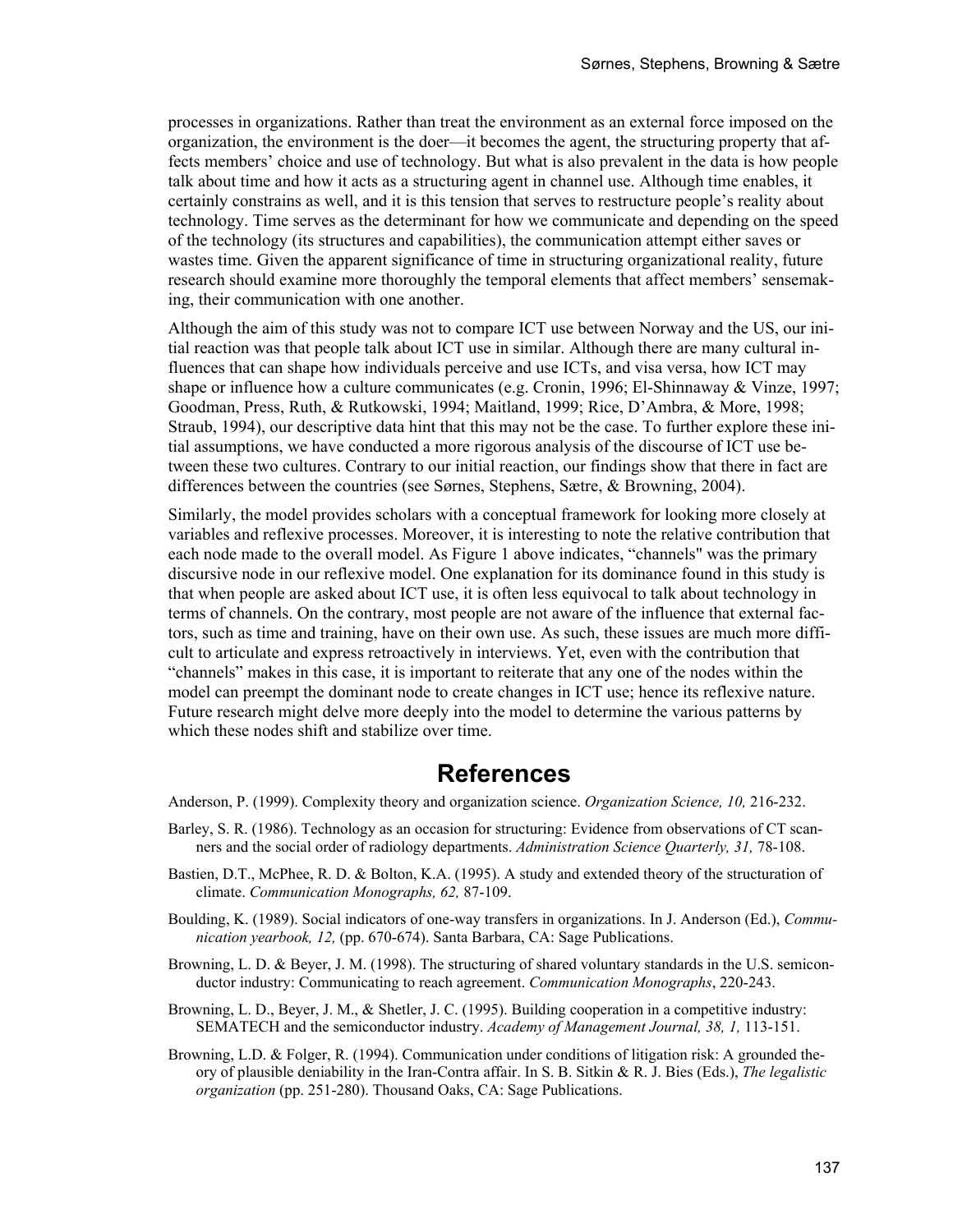- Browning, L. D. & Johnson, B. (1988). Technology and culture: Action bias effects in implementation of word processing, In G. Goldhaber (Ed.), *Handbook of organizational communication* (pp. 453-471). Ablex Publishing.
- Browning, L. D. & Shetler, J. C. (2000). *Sematech: Saving the U.S. semiconductor industry.* College Station, TX: Texas A&M University Press.
- Cassell, P. (1993). *The Giddens reader.* Palo Alto, CA: Stanford University Press.
- Charmaz, K. (2000). Grounded theory: Objectivist and constructivist methods. In N. K. Denzin & Y. S. Lincoln (Eds.), *Handbook of qualitative research.* (2<sup>nd</sup> Ed.), (pp. 509-535). Thousand Oaks, CA: Sage Publications.
- Chin, W. W., Gopal, A., & Salisbury, W. D. (1997). Advancing the theory of adaptive structuration: The development of a scale to measure faithfulness of appropriation. *Information Systems Research, 8,* 342-367.
- Contractor, N. S., & Eisenberg, E.M. (1990). Communication networks and new media in organizations. In J. Fulk & C. W. Steinfield (Eds.), *Organizations and communication technology* (pp. 143-172). Newbury Park, CA: Sage.
- Contractor, N. S. & Seibold, D. R. (1993). Theoretical frameworks for the study of structuring processes in group decision support systems: Adaptive structuration theory and self-organizing systems theory. *Human Communication Research, 19,* 528-563.
- Coombs, R., Knight, D., & Willmott, H. C. (1992), Culture, control and competition; Towards a conceptual framework for the study of information technology in organizations. *Organization Studies, 13* (1)*,* 51- 72.
- Cronin, M. J. (1996). *Global advantage on the Internet: From corporate connectivity to international competitiveness.* New York: Van Nostrand Reinhold.
- Daft, R. L. & Lengel, R. H. (1984). Information richness: A new approach to managerial behavior and organization design, In B. M. Staw and L. L. Cummings (Eds.), *Research in organizational behavior, 6,* (pp. 191-233). Greenwich, CT: JAI Press.
- Daft, R. L., Lengel, R. H., & Trevino, L. K. (1987). Message equivocality, media selection, and manager performance: Implications for information systems. *MIS Quarterly, 11,* 355-366.
- Daft, R. L. & Lewin, A. Y. (1990), Can organization studies begin to break out of the normal science straitjacket: An editorial essay. *Organization Science, 1* (1), 1-9.
- DeSanctis, G. & Poole, M. S. (1994). Capturing the complexity in advanced technology use: Adaptive structuration theory. *Organization Science, 5* (2)*,* 121-147.
- DeSanctis, G., Poole, M. S., Dickson, G. W., & Jackson, B. M. (1993). An interpretive analysis of team use of group technologies. *Journal of Organizational Computing, 3* (1), 1-29.
- DeSanctis, G., Snyder, J. R., & Poole, M. S. (1994). The meaning of the interface: A functional and holistic evaluation of a meeting software system. *Decision Support Systems: The International Journal, 11,* 319-335.
- El-Shinnawy, M., & Vinze, A. S. (1997). Technology, culture and persuasiveness: A Study of choice-shifts in group settings. *International Journal of Human-Computer Studies, 47,* 473-496.
- Feldman, M. S. & March, J. G. (1981). Information in organizations as signal and symbol. *Administrative Science Quarterly, 26*, 171-186.
- Flanagin, A.J. & Metzger, M. J. (2001). Internet use in the contemporary media environment. *Human Communication Research, 27,* 153-181.
- Fulk, J., Schmitz, J., & Steinfield, C. W. (1990). A social influence model of technology use, In J. Fulk and C. Steinfield's (Eds.) *Organizations and communication technology.* Newbury Park: CA: Sage.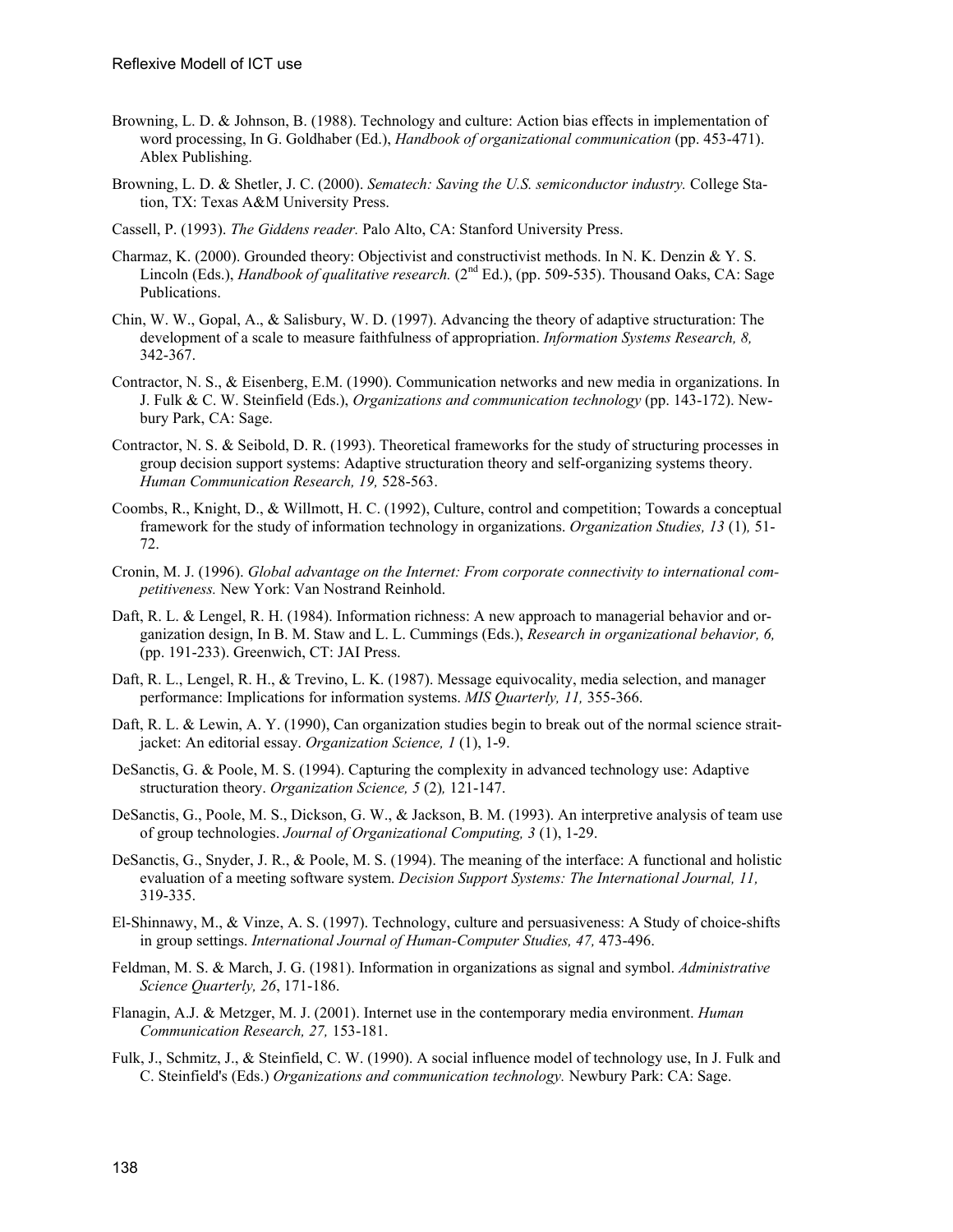- Fulk, J. & Boyd. B. (1991). Emerging theories of communication in organizations. *Journal of Management, 17*, 407-446.
- Garton, L. & Wellman, B. (1995). Social impacts of electronic mail in organizations: A review of the research literature. In B. R. Burleson (Ed.), *Communication yearbook 18,* (pp. 434-453), Thousand Oaks, CA: Sage.
- Giddens, A. (1979). *Central problems in social theory.* Berkeley, CA: University of California Press.
- Giddens, A. (1984). *The constitution of society.* Berkeley, CA: University of California Press.
- Giddens, A. (1987). *Social theory and modern sociology.* Stanford CA: Stanford University Press.
- Giddens, A. (1990). *The consequences of modernity.* Stanford CA: Stanford University Press.
- Glaser, B. (1978). *Theoretical sensitivity.* Mill Valley, CA: The Sociology Press.
- Glaser, B. & Strauss, A. (1967). *The discovery of grounded theory.* Chicago, IL: Aldine.
- Goodman, S. E., Press, L. I., Ruth, S. R., & Rutkowski, A. M. (1994). The global diffusion of the Internet: Patterns and problems. *Communications of the ACM*, *37*(8), 27-31.
- Hollingshead, A. B., & Contractor, N. S. (2002). New media and organizing at the group level. In S. Livingstone & L. Lievrouw (Eds.), *Handbook of New Media* (pp. 221-235). London: Sage.
- Howard, L. A. & Geist, P. (1995). Ideological positioning in organizational change: The dialectic of control in a merging organization. *Communication Monographs, 62,* 110-131.
- Kling, R. (1996). *Computerization and controversy: Value conflicts and social choices*. (2nd ed.). San Diego: Academic Press.
- Kuhlthau, C. C. (1996). The concept of a zone of intervention for identifying the role of intermediaries in the information search process. *ASIS 1996 Annual Conference Proceedings.*
- Levinthal, D. A. & Warglien, M. (1999). Landscape design: Designing for local action in complex worlds. *Organization Science, 10,* 342-357.
- Maitland, C. (1999). Global diffusion of interactive networks. *The Impact of Culture AI & Society*, *13*, 341- 35.
- March, J. G. & Simon, H. A. (1993). *Organizations* (2<sup>nd</sup> ed.). Cambridge, MA: Blackwell Publishers.
- Markus, M. L. (1990). Toward a 'critical mass' theory of interactive media. In J. Fulk & C. Steinfield (Eds.), *Organizations and communications technology*, (pp. 194-218). Newbury Park, CA: Sage Publications.
- Markus, M. L. & Robey, D. (1988). Information technology and organizational change: Causal structure in theory and research. *Management Science, 1*, 583- 598.
- Orlikowski, W. J. (2000). Using technology and constituting structures: A practice lens for studying technology in organizations. *Organization Science, 11,* 404-428.
- Parker, I. (2001, May, 28). Absolute PowerPoint. *The New Yorker*, 76-87.
- Patton, M. Q. (1990). *Qualitative evaluations and research methods* (2<sup>nd</sup> ed.). London: Sage.
- Polster, E. (1987). *Every person's life is worth a novel.* New York: Norton.
- Poole, M. S., Seibold, D. & McPhee, R. D. (1985). Group decision-making as a structural process. *Quarterly Journal of Speech, 71,* 74 -102.
- Poole, M. S., & DeSanctis, G. (1989). Use of group decision support systems as an appropriation process. *Proceedings of the Twenty-Second Annual Hawaii International Conference on System Sciences, Vol. IV,* 149-157.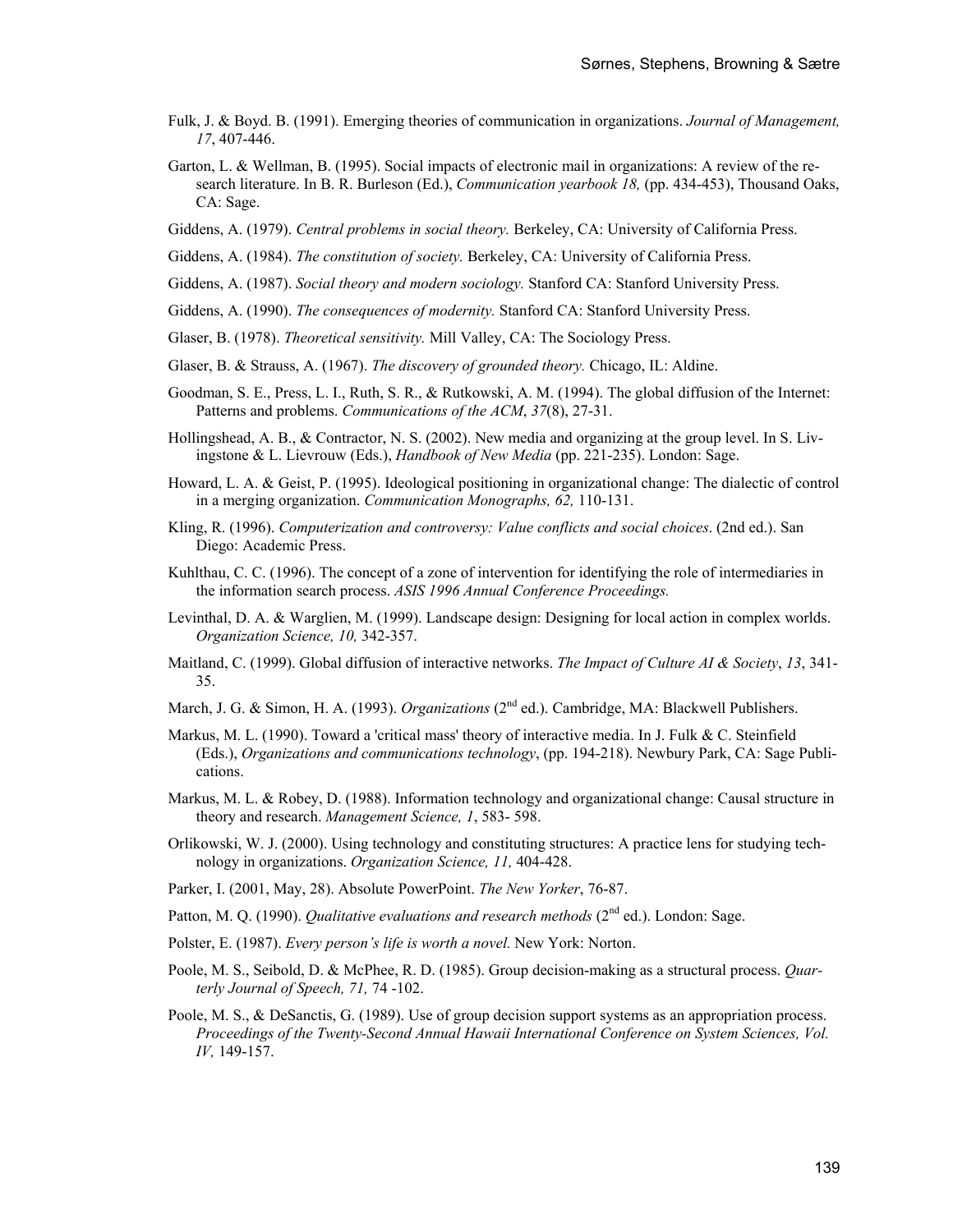- Poole, M. S., & DeSanctis, G. (1990). Understanding the use of group decision support systems: The theory of adaptive structuration, In J. Fulk & C. Steinfield (Eds.), *Organizations and communication technology* (pp. 173-193). Newbury Park, CA: Sage.
- Poole, M. S., & DeSanctis, G. (1992). Microlevel structuration in computer-supported group decisionmaking. *Human Communication Research, 19* (1), 5-49.
- Poole, M. S., DeSanctis, G., Kirsch, L., & Jackson, M. (1994). Group decision support systems as facilitators of quality team efforts. In L. R. Frey (Ed.), *Innovations in group facilitation techniques: Case studies of applications in naturalistic settings* (pp. 299-322). Creskill, NJ: Hampton.
- Ranson, S., Hinings, B. & Greenwood, R. (1980). The structuring of organizational structures. *Administrative Science Quarterly, 25,* 1-17.
- Reeves-Ellington, R. (1998). A mix of cultures, values, and people: An organizational case study. *Human Organization. 56.* 94-107.
- Repo, A. J. (1989). The value of information: Approaches in economics, accounting, and management science. *Journal of the American Society For Information Science, 40,* 68-85.
- Rice, R. E., D'Ambra, J., & More, E. (1998). Cross-cultural comparison of organizational media evaluation and choice. *Journal of Communication, 48,* 3-26.
- Riley, P.A. (1983). A structurationist account of political culture. *Administrative Science Quarterly, 28,* 414-437.
- Savolainen, R. (1999). The role of the Internet in information seeking: Putting the networked services in context. *Information Processing and Management, 35,* 765-782.
- Scott, C. R. (1998).To reveal or not to reveal: A theoretical model of anonymous communication. *Communication Theory, 8,* 381-407.
- Scott, C. R, Quinn, L., Timmerman, E., & Garrett, D. M. (1998). Ironic uses of group communication technology: Evidence from meeting transcripts and interviews with group decision support system users. *Communication Quarterly, 46* (3)*,* 353-374.
- Scott, J. E. (1998). Organizational knowledge and the Internet. *Decision Support Systems, 23,* 3-17.
- Short, J., Williams. E., & Christie, B. (1976). *The social psychology of telecommunications,* London: Wiley.
- Sitkin, S. B. (1992). Learning through failure: The strategy of small losses, In B. M. Staw & L. L. Cummings (Eds.), *Research in organizational behavior* (Vol. 14, pp. 231-266). Greenwich, CT: JAI Press.
- Sitkin, S.B., Sutcliff, K. M. & Barrios-Choplin, J. R. (1992). A dual-capacity model of communication media choice in organizations. *Human Communication Research, 18,* 563-598.
- Spear, R. & Lea, M. (1994). Panacea or panopticon? The hidden power in computer-mediated communication. *Communication Research, 21*, 427-459.
- Spradley, J. P. (1979). *The ethnographic interview.* New York: Holt Reinhart & Winston.
- Sproull, L. & Kiesler, S. (1986). Reducing social context cues: Electronic mail in organizational communication. *Management Science, 32*, 1492-1512.
- Steinfield, C.W. & Fulk, J. (1990). The theory imperative. In J. Fulk & C. Steinfield (Eds.), *Organizations and communication technology.* Newbury Park, CA: Sage.
- Straub, D. W. (1994). The effect of culture on IT diffusion: E-mail and fax in Japan and the U.S. *The Institute of Management Sciences, 5,* 23-47.
- Strauss, A. & Corbin, J. (1990). *Basics of qualitative research: Grounded theory procedures and techniques.* Newbury Park, CA: Sage.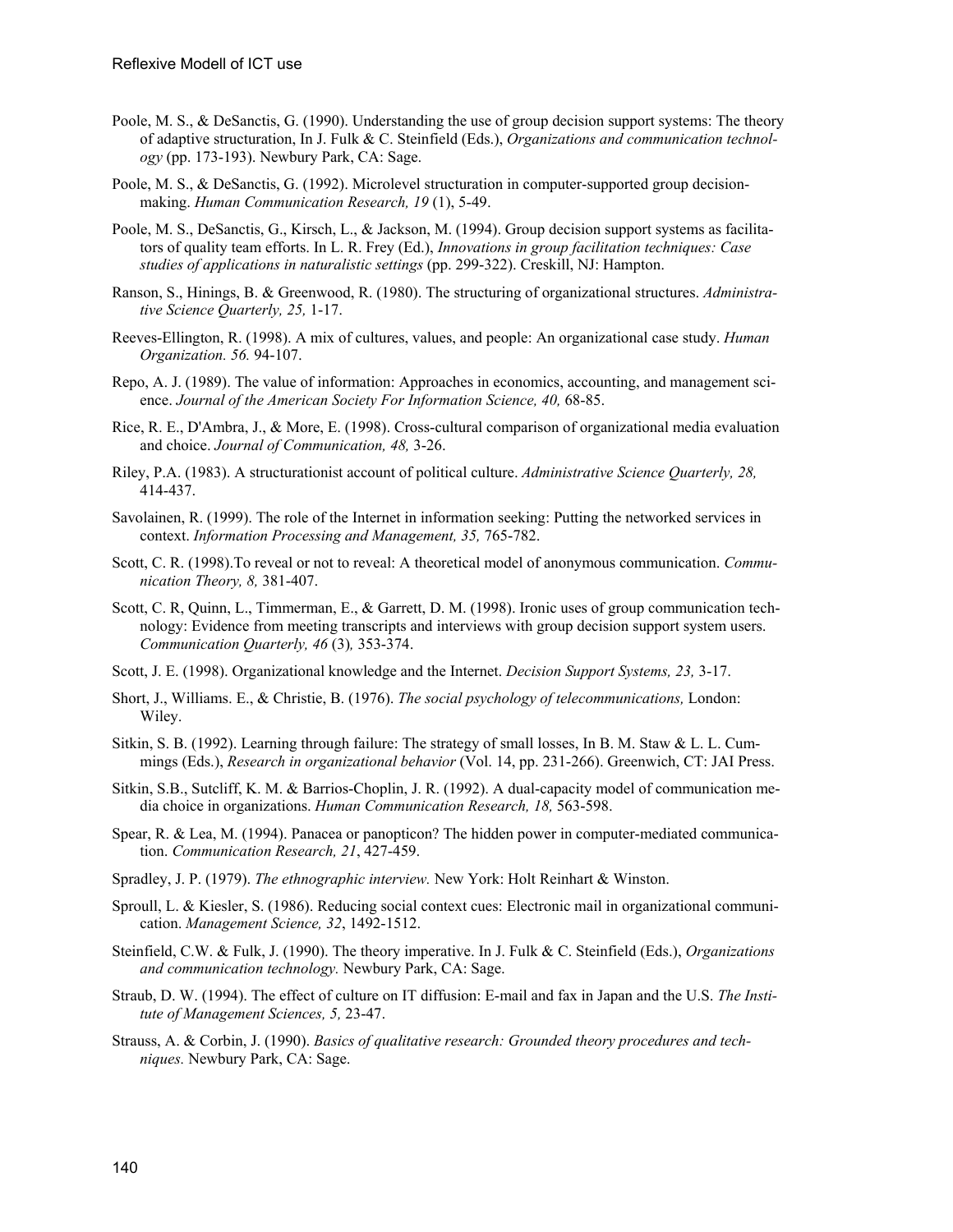- Sørnes, J-O., Stephens, K. K, Sætre, A. S., & Browning, L. D. (2004). The reflexivity between ICTs and business culture: Using Hofstede's theory for a comparison between Norway and the United States. *Informing Science Journal, 7*, 1-30
- Taylor, R. S. (1986). *Value-added processes in information systems,* Norwood, NJ: Ablex Publishing.
- Taylor, J. R. (2001). The "rational" organization reconsidered: An exploration of some of the organizational implications of self-organizing. *Communication Theory, 11,* 137-177.
- Trevino, L. K., Daft, R. L., & Lengel, R. H. (1990). Understanding managers' media choices: A symbolic interactionist perspective. In J. Fulk & C. Steinfield (Eds.), *Organizations and communication technology* (pp. 71-94). Newbury Park, CA: Sage.
- Webster, J. & Trevino, L. K. (1995). Rational and social theories as complementary explanations of Communication media choice: Two policy-capturing studies. *Academy of Management Journal, 38* (6), 1544-1572.
- Weick, K. E. (1979). *The social psychology of organizing.* Reading, MA: Addison Wesley.
- Weinberg, B. H. (1996). Complexity in indexing systems—Abandonment and failure: Implications for organizing the Internet. *ASIS, 1996, Annual Conference Proceedings*.
- Zuckerman, L. (1999, April 17). Words go right to the brain, but can they stir the heart? *New York Times,* A17-A19.

## **Biographies**



**Jan-Oddvar Sørnes** (Ph.D., 2004, Norwegian University of Science and Technology) is an Associate Professor at Bodø Graduate School of Business at Bodø University, Norway. Jan's research focus is on organizational communication, specifically how ICTs are used in organizations. He has 10 years of experience with e-learning and ICT use in higher education. Jan has published articles in *Informing Science*, *Case Studies in Organizations: Ethical Perspectives and Practices,* and several other edited books. He has co-authored a book titled *Information and Communication Technologies in Action: Linking Theory and Narratives of Practice* (2004).



**Keri K. Stephens** is an assistant professor at Texas State University. Keri's research focuses on how people use technology to communicate in and between organizations. Her published work has appeared in *Journal of Health Communication, Informing Science, Case Studies in Organizations: Ethical Perspectives and Practices,* and several other edited books. She has also won several top paper and teaching awards. She has BS in biochemistry from Texas A&M University and prior to returning to academia, Keri worked in technology related industries for eight years. She has recently co-authored a book titled *Information and Communication Technologies in Action: Linking Theory and Narratives of Practice* (2004).